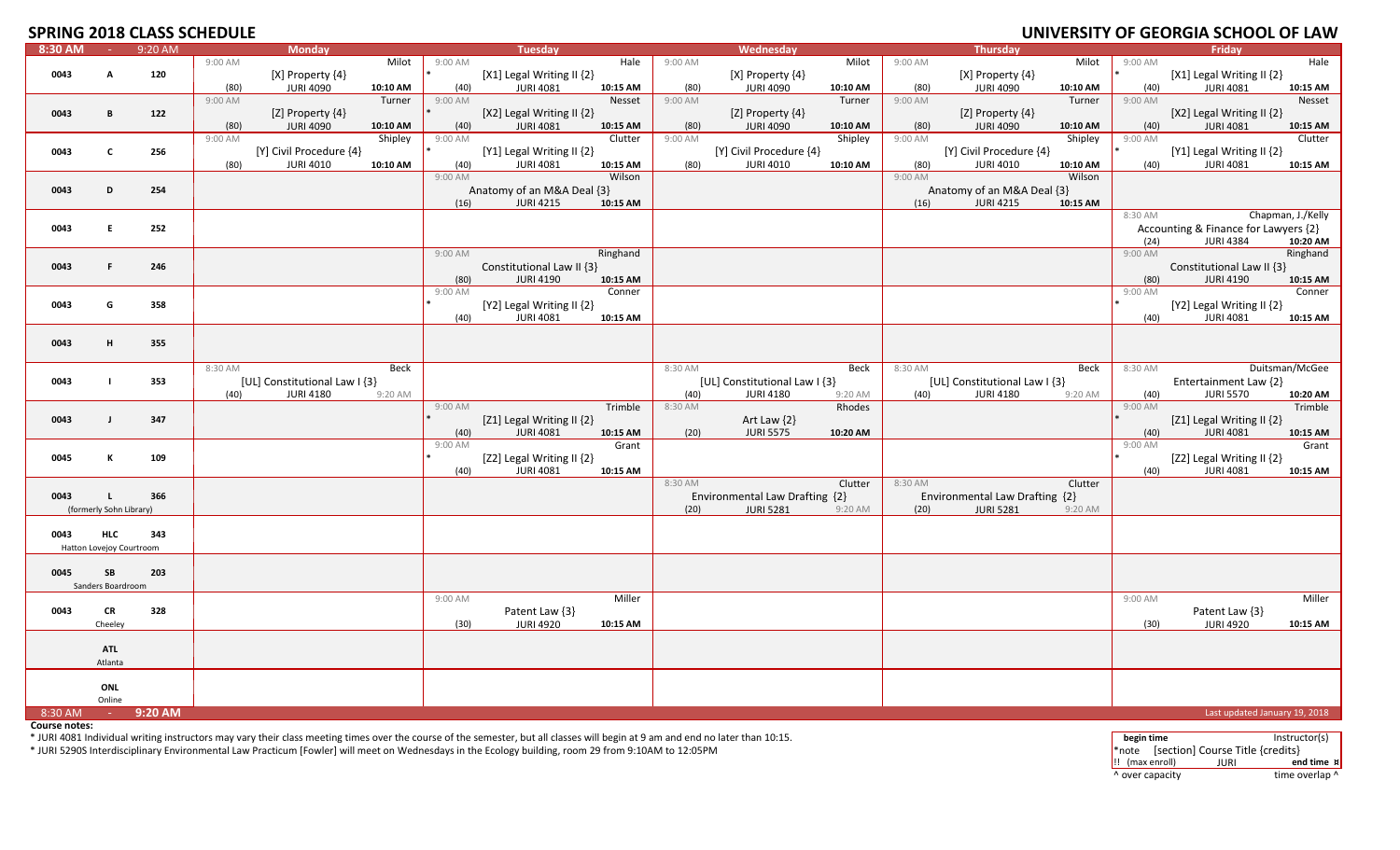# **SPRING 2018 CLASS SCHEDLILE**

| <u>JI INITU</u> |                          |          | LUIU CLAJJ JUHLDULL |                                   |                  |         |                                   |               |          |                                       |                |          |                                       |              |         | <u>UNIVERSITI UI GEURUM SCHUUL UI EAN</u> |                   |
|-----------------|--------------------------|----------|---------------------|-----------------------------------|------------------|---------|-----------------------------------|---------------|----------|---------------------------------------|----------------|----------|---------------------------------------|--------------|---------|-------------------------------------------|-------------------|
| 9:30 AM         | $\sim 100$               | 10:20 AM |                     | <b>Monday</b>                     |                  |         | <b>Tuesday</b>                    |               |          | Wednesday                             |                |          | <b>Thursday</b>                       |              |         | Fridav                                    |                   |
|                 |                          |          | 9:00 AM             |                                   | Milot            | 9:00 AM |                                   | Hale          | 9:00 AM  |                                       | Milot          | 9:00 AM  |                                       | Milot        | 9:00 AM |                                           | Hale              |
| 0043            | A                        | 120      |                     | [X] Property {4}                  |                  |         | [X1] Legal Writing II {2}         |               |          | [X] Property {4}                      |                |          | $[X]$ Property $\{4\}$                |              |         | [X1] Legal Writing II {2}                 |                   |
|                 |                          |          | (80)                | <b>JURI 4090</b>                  | 10:10 AM         | (40)    | <b>JURI 4081</b>                  | 10:15 AM      | (80)     | <b>JURI 4090</b>                      | 10:10 AM       | (80)     | <b>JURI 4090</b>                      | 10:10 AM     | (40)    | <b>JURI 4081</b>                          | 10:15 AM          |
|                 |                          |          | 9:00 AM             |                                   | Turner           | 9:00 AM |                                   | Nesset        | 9:00 AM  |                                       | Turner         | 9:00 AM  |                                       | Turner       | 9:00 AM |                                           | Nesset            |
| 0043            | в                        | 122      |                     | [Z] Property $\{4\}$              |                  |         | [X2] Legal Writing II $\{2\}$     |               |          | [Z] Property {4}                      |                |          | [Z] Property $\{4\}$                  |              |         | [X2] Legal Writing II $\{2\}$             |                   |
|                 |                          |          | (80)                | <b>JURI 4090</b>                  | 10:10 AM         | (40)    | <b>JURI 4081</b>                  | 10:15 AM      | (80)     | <b>JURI 4090</b>                      | 10:10 AM       | (80)     | JURI 4090                             | 10:10 AM     | (40)    | <b>JURI 4081</b>                          | 10:15 AM          |
|                 |                          |          | 9:00 AM             |                                   | Shipley          | 9:00 AM |                                   | Clutter       | 9:00 AM  |                                       | Shipley        | 9:00 AM  |                                       | Shipley      | 9:00 AM |                                           | Clutter           |
|                 |                          |          |                     |                                   |                  |         |                                   |               |          |                                       |                |          |                                       |              |         |                                           |                   |
| 0043            | C                        | 256      |                     | [Y] Civil Procedure {4}           |                  |         | [Y1] Legal Writing II {2}         |               |          | [Y] Civil Procedure {4}               |                |          | [Y] Civil Procedure {4}               |              |         | [Y1] Legal Writing II {2}                 |                   |
|                 |                          |          | (80)                | <b>JURI 4010</b>                  | 10:10 AM         | (40)    | <b>JURI 4081</b>                  | 10:15 AM      | (80)     | <b>JURI 4010</b>                      | 10:10 AM       | (80)     | <b>JURI 4010</b>                      | 10:10 AM     | (40)    | <b>JURI 4081</b>                          | 10:15 AM          |
|                 |                          |          |                     |                                   |                  | 9:00 AM |                                   | Wilson        |          |                                       |                | 9:00 AM  |                                       | Wilson       |         |                                           |                   |
| 0043            | D                        | 254      |                     |                                   |                  |         | Anatomy of an M&A Deal {3}        |               |          |                                       |                |          | Anatomy of an M&A Deal {3}            |              |         |                                           |                   |
|                 |                          |          |                     |                                   |                  | (16)    | <b>JURI 4215</b>                  | 10:15 AM      |          |                                       |                | (16)     | <b>JURI 4215</b>                      | 10:15 AM     |         |                                           |                   |
|                 |                          |          | 10:00 AM            |                                   | Morgan/Rodrigues |         |                                   |               | 10:00 AM |                                       | West           | 10:00 AM |                                       | Hetherington | 8:30 AM |                                           | Chapman, J./Kelly |
| 0043            | E.                       | 252      |                     | Business Ethics Seminar {1}       |                  |         |                                   |               |          | The Press & Constitution Seminar {2}  |                |          | CEASE Clinic {3 to 6}                 |              |         | Accounting & Finance for Lawyers {2}      |                   |
|                 |                          |          | (16)                | <b>JURI 5665</b>                  | 11:50 AM         |         |                                   |               | (20)     | <b>JURI 4197</b>                      | 11:50 AM       | (8)      | JURI 5761S/4762S                      | 11:50 AM     | (24)    | <b>JURI 4384</b>                          | 10:20 AM          |
|                 |                          |          | 9:30 AM             |                                   | Brown            | 9:00 AM |                                   | Ringhand      | 9:30 AM  |                                       | Brown          | 9:30 AM  |                                       | Brown        | 9:00 AM |                                           | Ringhand          |
| 0043            | F.                       | 246      |                     | The Law & Ethics of Lawyering {3} |                  |         | Constitutional Law II {3}         |               |          | The Law & Ethics of Lawyering $\{3\}$ |                |          | The Law & Ethics of Lawyering $\{3\}$ |              |         | Constitutional Law II {3}                 |                   |
|                 |                          |          |                     | <b>JURI 4300</b>                  |                  |         | <b>JURI 4190</b>                  |               |          | <b>JURI 4300</b>                      |                | (80)     |                                       |              |         |                                           |                   |
|                 |                          |          | (80)                |                                   | 10:20 AM         | (80)    |                                   | 10:15 AM      | (80)     |                                       | 10:20 AM       |          | <b>JURI 4300</b>                      | 10:20 AM     | (80)    | <b>JURI 4190</b>                          | 10:15 AM          |
|                 |                          |          |                     |                                   |                  | 9:00 AM |                                   | Conner        | 10:00 AM |                                       | Hall           |          |                                       |              | 9:00 AM |                                           | Conner            |
| 0043            | G                        | 358      |                     |                                   |                  |         | [Y2] Legal Writing II {2}         |               |          | Real Estate Transactions {2}          |                |          |                                       |              |         | [Y2] Legal Writing II {2}                 |                   |
|                 |                          |          |                     |                                   |                  | (40)    | <b>JURI 4081</b>                  | 10:15 AM      | (80)     | <b>JURI 4780</b>                      | 11:50 AM       |          |                                       |              | (40)    | <b>JURI 4081</b>                          | 10:15 AM          |
|                 |                          |          |                     |                                   |                  |         |                                   |               | 9:30 AM  |                                       | <b>Barkoff</b> |          |                                       |              |         |                                           |                   |
| 0043            | H                        | 355      |                     |                                   |                  |         |                                   |               |          | Franchise Law {2}                     |                |          |                                       |              |         |                                           |                   |
|                 |                          |          |                     |                                   |                  |         |                                   |               | (30)     | <b>JURI 4940</b>                      | 11:20 AM       |          |                                       |              |         |                                           |                   |
|                 |                          |          |                     |                                   |                  |         |                                   |               | 10:00 AM |                                       | <b>Bruner</b>  |          |                                       |              | 8:30 AM |                                           | Duitsman/McGee    |
| 0043            | $\blacksquare$           | 353      |                     |                                   |                  |         |                                   |               |          | Comparative Corporate Law Seminar {2} |                |          |                                       |              |         | Entertainment Law {2}                     |                   |
|                 |                          |          |                     |                                   |                  |         |                                   |               |          | <b>JURI 4400</b>                      | 11:50 AM       |          |                                       |              |         | <b>JURI 5570</b>                          |                   |
|                 |                          |          |                     |                                   |                  |         |                                   |               | (20)     |                                       |                |          |                                       |              | (40)    |                                           | 10:20 AM          |
|                 |                          |          |                     |                                   |                  | 9:00 AM |                                   | Trimble       | 8:30 AM  |                                       | Rhodes         |          |                                       |              | 9:00 AM |                                           | Trimble           |
| 0043            | $\mathbf{J}$             | 347      |                     |                                   |                  |         | [ $Z1$ ] Legal Writing II $\{2\}$ |               |          | Art Law $\{2\}$                       |                |          |                                       |              |         | [Z1] Legal Writing II {2}                 |                   |
|                 |                          |          |                     |                                   |                  | (40)    | JURI 4081                         | 10:15 AM      | (20)     | <b>JURI 5575</b>                      | 10:20 AM       |          |                                       |              | (40)    | <b>JURI 4081</b>                          | 10:15 AM          |
|                 |                          |          |                     |                                   |                  | 9:00 AM |                                   | Grant         |          |                                       |                |          |                                       |              | 9:00 AM |                                           | Grant             |
| 0045            | к                        | 109      |                     |                                   |                  |         | [Z2] Legal Writing II {2}         |               |          |                                       |                |          |                                       |              |         | [Z2] Legal Writing II {2}                 |                   |
|                 |                          |          |                     |                                   |                  | (40)    | <b>JURI 4081</b>                  | 10:15 AM      |          |                                       |                |          |                                       |              | (40)    | <b>JURI 4081</b>                          | 10:15 AM          |
|                 |                          |          |                     |                                   |                  | 9:30 AM |                                   | Paige/Burnett |          |                                       |                |          |                                       |              | 9:30 AM |                                           | Paige/Burnett     |
| 0043            | $\mathbf{L}$             | 366      |                     |                                   |                  |         | Advanced Legal Research {2}       |               |          |                                       |                |          |                                       |              |         | Advanced Legal Research {2}               |                   |
|                 | (formerly Sohn Library)  |          |                     |                                   |                  | (20)    | <b>JURI 4085</b>                  | 10:20 AM      |          |                                       |                |          |                                       |              | (20)    | <b>JURI 4085</b>                          | 10:20 AM          |
|                 |                          |          |                     |                                   |                  |         |                                   |               |          |                                       |                |          |                                       |              |         |                                           |                   |
| 0043            | <b>HLC</b>               | 343      |                     |                                   |                  |         |                                   |               |          |                                       |                |          |                                       |              |         |                                           |                   |
|                 |                          |          |                     |                                   |                  |         |                                   |               |          |                                       |                |          |                                       |              |         |                                           |                   |
|                 | Hatton Lovejoy Courtroom |          |                     |                                   |                  |         |                                   |               |          |                                       |                |          |                                       |              |         |                                           |                   |
|                 |                          |          |                     |                                   |                  |         |                                   |               |          |                                       |                |          |                                       |              |         |                                           |                   |
| 0045            | SB                       | 203      |                     |                                   |                  |         |                                   |               |          |                                       |                |          |                                       |              |         |                                           |                   |
|                 | Sanders Boardroom        |          |                     |                                   |                  |         |                                   |               |          |                                       |                |          |                                       |              |         |                                           |                   |
|                 |                          |          |                     |                                   |                  | 9:00 AM |                                   | Miller        |          |                                       |                |          |                                       |              | 9:00 AM |                                           | Miller            |
| 0043            | <b>CR</b>                | 328      |                     |                                   |                  |         | Patent Law {3}                    |               |          |                                       |                |          |                                       |              |         | Patent Law {3}                            |                   |
|                 | Cheeley                  |          |                     |                                   |                  | (30)    | <b>JURI 4920</b>                  | 10:15 AM      |          |                                       |                |          |                                       |              | (30)    | <b>JURI 4920</b>                          | 10:15 AM          |
|                 |                          |          |                     |                                   |                  |         |                                   |               |          |                                       |                |          |                                       |              |         |                                           |                   |
|                 | <b>ATL</b>               |          |                     |                                   |                  |         |                                   |               |          |                                       |                |          |                                       |              |         |                                           |                   |
|                 |                          |          |                     |                                   |                  |         |                                   |               |          |                                       |                |          |                                       |              |         |                                           |                   |
|                 | Atlanta                  |          |                     |                                   |                  |         |                                   |               |          |                                       |                |          |                                       |              |         |                                           |                   |
|                 |                          |          |                     |                                   |                  |         |                                   |               |          |                                       |                |          |                                       |              |         |                                           |                   |
|                 | ONL                      |          |                     |                                   |                  |         |                                   |               |          |                                       |                |          |                                       |              |         |                                           |                   |
|                 | Online                   |          |                     |                                   |                  |         |                                   |               |          |                                       |                |          |                                       |              |         |                                           |                   |
| 9:30 AM         | $\sim 100$               | 10:20 AM |                     |                                   |                  |         |                                   |               |          |                                       |                |          |                                       |              |         | Last updated January 19, 2018             |                   |

**Course notes:**

\* JURI 5665 Year‐long course; will start on Monday January 22nd and meet every other week thereafter

\* JURI 4081 Individual writing instructors may vary their class meeting times over the course of the semester, but all classes will begin at <sup>9</sup> am and end no later than 10:15.

\* JURI 5290S Interdisciplinary Environmental Law Practicum [Fowler] will meet on Wednesdays in the Ecology building, room 29 from 9:10AM to 12:05PM

**begin time** Instructor(s) \*note [section] Course Title {credits} !! (max enroll) JURI **end time ¤** ^ over capacity dime overlap ^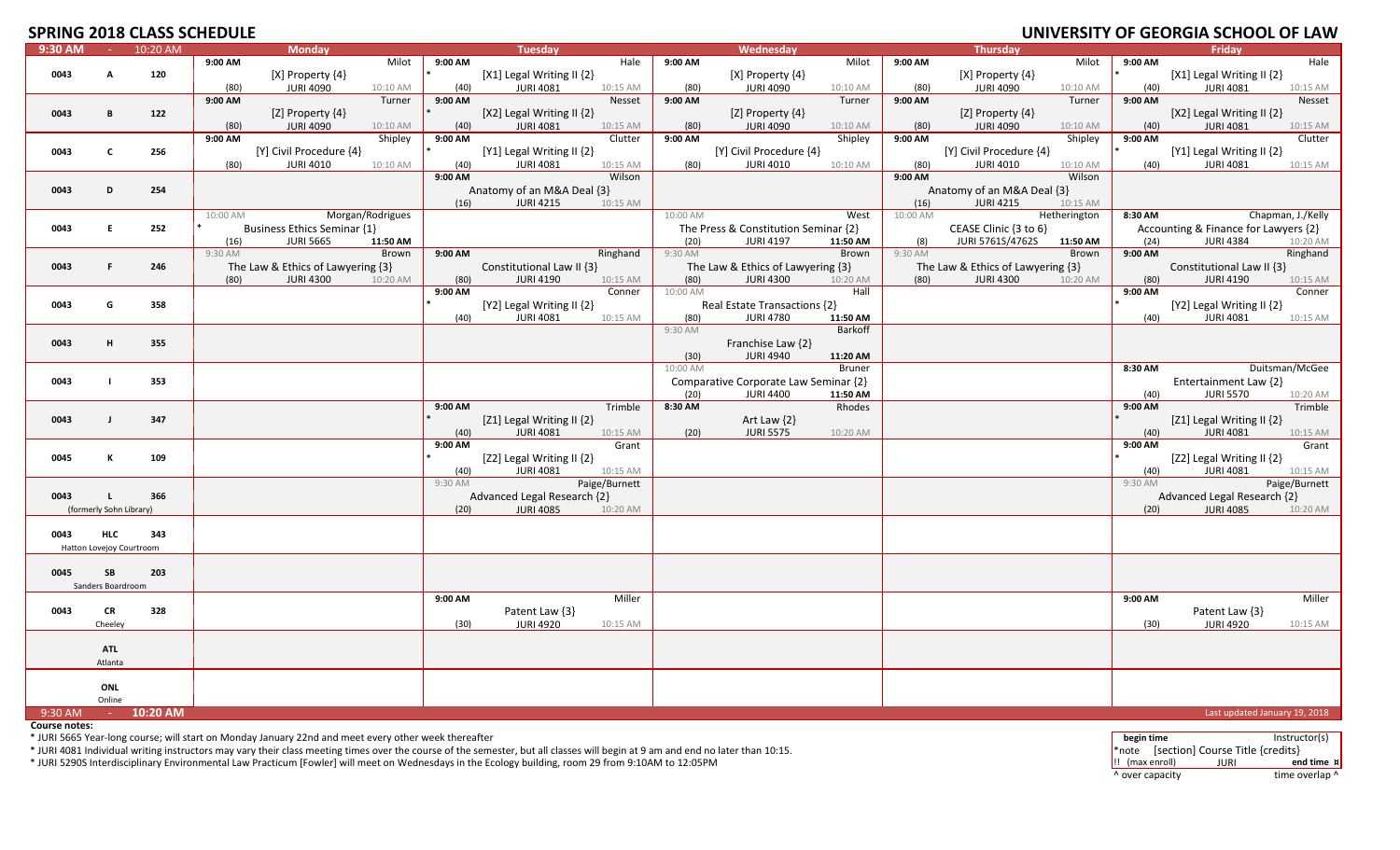# **SPRING 2018 CLASS SCHEDLILE**

|          |                          |              | <b>SPRIING CULO CLASS SUMEDULE</b>   |                   |                                   |          |                                       |               |          |                                      |              |          | UNIVERSITY OF GEORGIA SCHOOL OF LAW |                |
|----------|--------------------------|--------------|--------------------------------------|-------------------|-----------------------------------|----------|---------------------------------------|---------------|----------|--------------------------------------|--------------|----------|-------------------------------------|----------------|
| 10:30 AM |                          | $- 11:20$ AM | <b>Monday</b>                        |                   | Tuesday                           |          | Wednesday                             |               |          | Thursday                             |              |          | Friday                              |                |
|          |                          |              | 10:30 AM                             | Barnett           |                                   | 10:30 AM |                                       | Barnett       | 10:30 AM |                                      | Barnett      |          |                                     |                |
| 0043     | A                        | 120          | Administrative Law {3}               |                   |                                   |          | Administrative Law {3}                |               |          | Administrative Law {3}               |              |          |                                     |                |
|          |                          |              | <b>JURI 4320</b><br>(80)             | 11:20 AM          |                                   | (80)     | <b>JURI 4320</b>                      | 11:20 AM      | (80)     | <b>JURI 4320</b>                     | 11:20 AM     |          |                                     |                |
|          |                          |              |                                      |                   |                                   |          |                                       |               |          |                                      |              |          |                                     |                |
|          |                          |              |                                      |                   |                                   |          |                                       |               |          |                                      |              |          |                                     |                |
| 0043     | B                        | 122          |                                      |                   |                                   |          |                                       |               |          |                                      |              |          |                                     |                |
|          |                          |              |                                      |                   |                                   |          |                                       |               |          |                                      |              |          |                                     |                |
|          |                          |              | 10:30 AM                             | 10:30 AM<br>Simon | Sawyer                            |          |                                       |               | 10:30 AM |                                      | Simon        | 10:30 AM |                                     | Sawyer         |
| 0043     | $\mathbf c$              | 256          | Secured Transactions {3}             |                   | The Law & Ethics of Lawyering {3} |          |                                       |               |          | Secured Transactions {3}             |              |          | The Law & Ethics of Lawyering {3}   |                |
|          |                          |              | <b>JURI 4950</b><br>(60)             | 11:45 AM<br>(80)  | <b>JURI 4300</b><br>11:45 AM      |          |                                       |               | (60)     | <b>JURI 4950</b>                     | 11:45 AM     | (80)     | <b>JURI 4300</b>                    | 11:45 AM       |
|          |                          |              | 11:00 AM                             | Hale              |                                   |          |                                       |               | 11:00 AM |                                      | Hale         |          |                                     |                |
|          |                          |              |                                      |                   |                                   |          |                                       |               |          |                                      |              |          |                                     |                |
| 0043     | D                        | 254          | Legal Writing & Analysis for MSL {3} |                   |                                   |          |                                       |               |          | Legal Writing & Analysis for MSL {3} |              |          |                                     |                |
|          |                          |              | <b>JURI 6505</b><br>(10)             | 12:15 PM          |                                   |          |                                       |               | (10)     | <b>JURI 6505</b>                     | 12:15 PM     |          |                                     |                |
|          |                          |              | Morgan/Rodrigues<br>10:00 AM         |                   |                                   | 10:00 AM |                                       | West          | 10:00 AM |                                      | Hetherington |          |                                     |                |
| 0043     | E                        | 252          | <b>Business Ethics Seminar {1}</b>   |                   |                                   |          | The Press & Constitution Seminar {2}  |               |          | CEASE Clinic {3 to 6}                |              |          |                                     |                |
|          |                          |              | <b>JURI 5665</b><br>(16)             | 11:50 AM          |                                   | (20)     | <b>JURI 4197</b>                      | 11:50 AM      | (8)      | JURI 5761S/4762S 11:50 AM            |              |          |                                     |                |
|          |                          |              |                                      |                   |                                   |          |                                       |               |          |                                      |              |          |                                     |                |
| 0043     | F                        | 246          |                                      |                   |                                   |          |                                       |               |          |                                      |              |          |                                     |                |
|          |                          |              |                                      |                   |                                   |          |                                       |               |          |                                      |              |          |                                     |                |
|          |                          |              |                                      |                   |                                   |          |                                       |               |          |                                      |              |          |                                     |                |
|          |                          |              | 10:30 AM                             | Sachs<br>10:30 AM | Cade                              | 10:00 AM |                                       | Hall          | 10:30 AM |                                      | Sachs        | 10:30 AM |                                     | Cade           |
| 0043     | G                        | 358          | Securities Lit. & Enforcement {3}    |                   | Immigration Law {3}               |          | Real Estate Transactions {2}          |               |          | Securities Lit. & Enforcement {3}    |              |          | Immigration Law {3}                 |                |
|          |                          |              | (30)<br><b>JURI 5430</b>             | 11:45 AM<br>(50)  | JURI 5890<br>11:45 AM             | (80)     | <b>JURI 4780</b>                      | 11:50 AM      | (30)     | <b>JURI 5430</b>                     | 11:45 AM     | (50)     | <b>JURI 5890</b>                    | 11:45 AM       |
|          |                          |              | 10:30 AM                             | Cohen<br>10:30 AM | Baradaran                         | 9:30 AM  |                                       | Barkoff       | 10:30 AM |                                      | Cohen        | 10:30 AM |                                     | Baradaran      |
| 0043     | н                        | 355          | Foreign Aff & Nat Security Law {3}   |                   | <b>Banking Regulation {3}</b>     |          | Franchise Law {2}                     |               |          | Foreign Aff & Nat Security Law {3}   |              |          | <b>Banking Regulation {3}</b>       |                |
|          |                          |              | <b>JURI 4425</b><br>(20)             | (20)<br>11:45 AM  | <b>JURI 5470</b><br>11:45 AM      | (30)     | <b>JURI 4940</b>                      | 11:20 AM      | (20)     | <b>JURI 4425</b>                     | 11:45 AM     | (20)     | <b>JURI 5470</b>                    | 11:45 AM       |
|          |                          |              |                                      |                   |                                   | 10:00 AM |                                       |               |          |                                      |              |          |                                     |                |
|          |                          |              |                                      |                   |                                   |          |                                       | <b>Bruner</b> |          |                                      |              |          |                                     |                |
| 0043     |                          | 353          |                                      |                   |                                   |          | Comparative Corporate Law Seminar {2} |               |          |                                      |              |          |                                     |                |
|          |                          |              |                                      |                   |                                   | (20)     | <b>JURI 4400</b>                      | 11:50 AM      |          |                                      |              |          |                                     |                |
|          |                          |              |                                      | 10:30 AM          | Dennis                            |          |                                       |               |          |                                      |              | 10:30 AM |                                     | Dennis         |
| 0043     | $\blacksquare$           | 347          |                                      |                   | Children in the Legal System {3}  |          |                                       |               |          |                                      |              |          | Children in the Legal System {3}    |                |
|          |                          |              |                                      | (80)              | <b>JURI 4750</b><br>11:45 AM      |          |                                       |               |          |                                      |              | (80)     | <b>JURI 4750</b>                    | 11:45 AM       |
|          |                          |              |                                      |                   |                                   |          |                                       |               |          |                                      |              |          |                                     |                |
|          |                          |              |                                      |                   |                                   |          |                                       |               |          |                                      |              |          |                                     |                |
| 0045     | К                        | 109          |                                      |                   |                                   |          |                                       |               |          |                                      |              |          |                                     |                |
|          |                          |              |                                      |                   |                                   |          |                                       |               |          |                                      |              |          |                                     |                |
|          |                          |              |                                      | 10:30 AM          | Watson/Striepe                    |          |                                       |               |          |                                      |              | 10:30 AM |                                     | Watson/Striepe |
| 0043     | τ.                       | 366          |                                      |                   | Advanced Legal Research {2}       |          |                                       |               |          |                                      |              |          | Advanced Legal Research {2}         |                |
|          | (formerly Sohn Library)  |              |                                      | (20)              | <b>JURI 4085</b><br>11:20 AM      |          |                                       |               |          |                                      |              | (20)     | <b>JURI 4085</b>                    | 11:20 AM       |
|          |                          |              |                                      |                   |                                   |          |                                       |               |          |                                      |              |          |                                     |                |
| 0043     | <b>HLC</b>               | 343          |                                      |                   |                                   |          |                                       |               |          |                                      |              |          |                                     |                |
|          |                          |              |                                      |                   |                                   |          |                                       |               |          |                                      |              |          |                                     |                |
|          | Hatton Lovejoy Courtroom |              |                                      |                   |                                   |          |                                       |               |          |                                      |              |          |                                     |                |
|          |                          |              |                                      |                   |                                   |          |                                       |               |          |                                      |              |          |                                     |                |
| 0045     | SB                       | 203          |                                      |                   |                                   |          |                                       |               |          |                                      |              |          |                                     |                |
|          | Sanders Boardroom        |              |                                      |                   |                                   |          |                                       |               |          |                                      |              |          |                                     |                |
|          |                          |              |                                      |                   |                                   |          |                                       |               |          |                                      |              |          |                                     |                |
| 0043     | CR                       | 328          |                                      |                   |                                   |          |                                       |               |          |                                      |              |          |                                     |                |
|          | Cheeley                  |              |                                      |                   |                                   |          |                                       |               |          |                                      |              |          |                                     |                |
|          |                          |              |                                      |                   |                                   |          |                                       |               |          |                                      |              |          |                                     |                |
|          |                          |              |                                      |                   |                                   |          |                                       |               |          |                                      |              |          |                                     |                |
|          | ATL                      |              |                                      |                   |                                   |          |                                       |               |          |                                      |              |          |                                     |                |
|          | Atlanta                  |              |                                      |                   |                                   |          |                                       |               |          |                                      |              |          |                                     |                |
|          |                          |              |                                      |                   |                                   |          |                                       |               |          |                                      |              |          |                                     |                |
|          | ONL                      |              |                                      |                   |                                   |          |                                       |               |          |                                      |              |          |                                     |                |
|          | Online                   |              |                                      |                   |                                   |          |                                       |               |          |                                      |              |          |                                     |                |
| 10:30 AM |                          | $-11:20$ AM  |                                      |                   |                                   |          |                                       |               |          |                                      |              |          | Last updated January 19, 2018       |                |
|          |                          |              |                                      |                   |                                   |          |                                       |               |          |                                      |              |          |                                     |                |

**Course notes:**

\* JURI 5665 Year-long course; will start on Monday January 22nd and meet every other week thereafter<br>\* JURI 5290S Interdisciplinary Environmental Law Practicum [Fowler] will meet on Wednesdays in the Ecology building, room

!! (max enroll) JURI **end time ¤** ^ over capacity dime overlap ^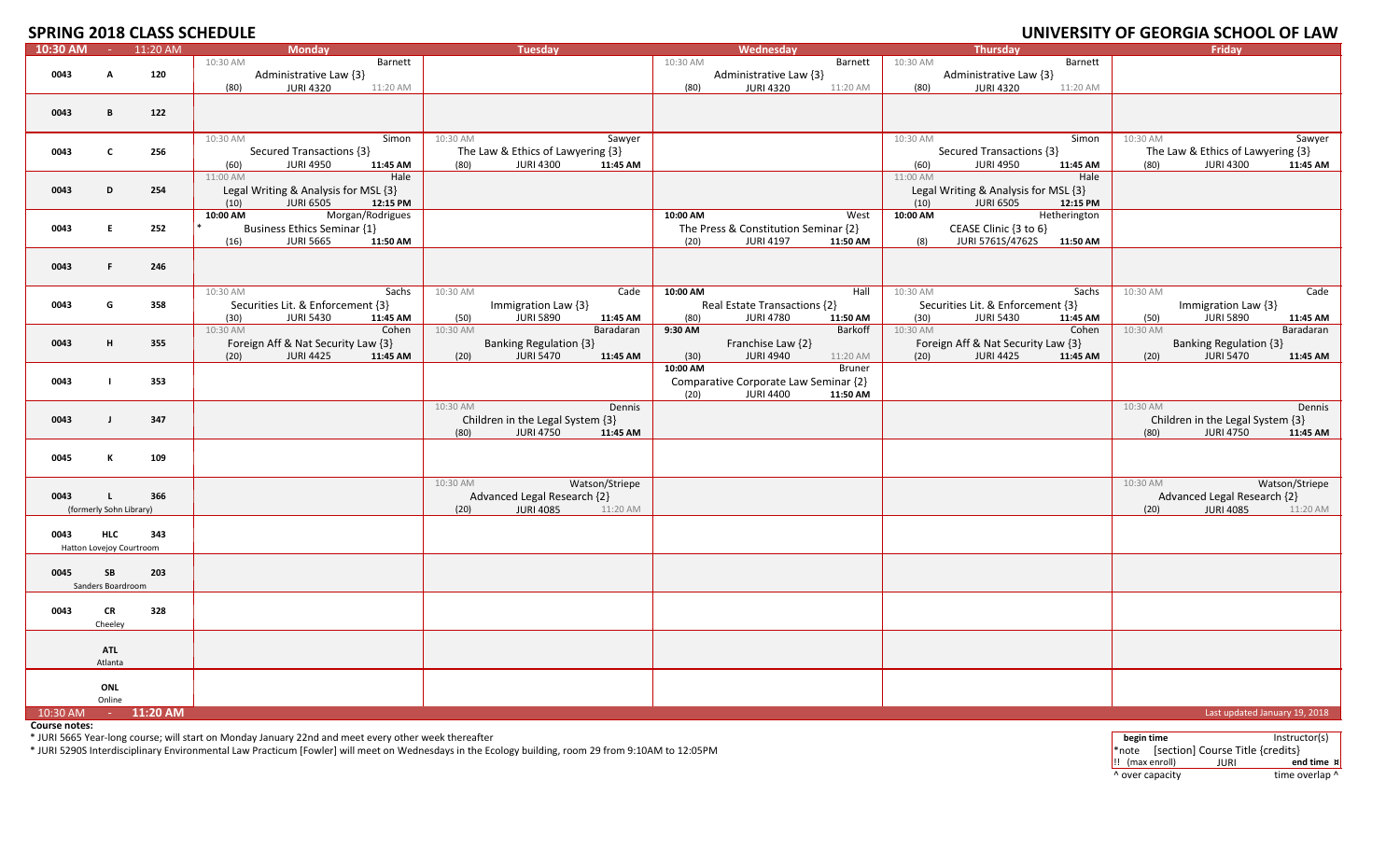# **SPRING 2018 CLASS SCHEDLILE**

|            |                                         | <b>SPRING CULO CLASS SUMEDULE</b> |                                                                                                            |                                                                                                 |                                                                                                            |                                                                                                  | UNIVERSITY OF GEORGIA SCHOOL OF LAW                                                             |
|------------|-----------------------------------------|-----------------------------------|------------------------------------------------------------------------------------------------------------|-------------------------------------------------------------------------------------------------|------------------------------------------------------------------------------------------------------------|--------------------------------------------------------------------------------------------------|-------------------------------------------------------------------------------------------------|
| 11:30 AM   | <b>College</b>                          | 12:00 PM                          | <b>Monday</b>                                                                                              | <b>Tuesday</b>                                                                                  | Wednesday                                                                                                  | <b>Thursday</b>                                                                                  | Friday                                                                                          |
| 0043       | A                                       | 120                               |                                                                                                            |                                                                                                 |                                                                                                            |                                                                                                  |                                                                                                 |
| 0043       | В                                       | 122                               |                                                                                                            |                                                                                                 |                                                                                                            |                                                                                                  |                                                                                                 |
| 0043       | $\mathbf{C}$                            | 256                               | 10:30 AM<br>Simon<br>Secured Transactions {3}<br><b>JURI 4950</b><br>11:45 AM<br>(60)                      | 10:30 AM<br>Sawyer<br>The Law & Ethics of Lawyering {3}<br><b>JURI 4300</b><br>(80)<br>11:45 AM |                                                                                                            | 10:30 AM<br>Simon<br>Secured Transactions {3}<br><b>JURI 4950</b><br>11:45 AM<br>(60)            | 10:30 AM<br>Sawyer<br>The Law & Ethics of Lawyering {3}<br><b>JURI 4300</b><br>(80)<br>11:45 AM |
| 0043       | D                                       | 254                               | 11:00 AM<br>Hale<br>Legal Writing & Analysis for MSL {3}<br>(10)<br><b>JURI 6505</b><br>12:15 PM           |                                                                                                 |                                                                                                            | 11:00 AM<br>Hale<br>Legal Writing & Analysis for MSL {3}<br>(10)<br><b>JURI 6505</b><br>12:15 PM |                                                                                                 |
| 0043       | E.                                      | 252                               | 10:00 AM<br>Morgan/Rodrigues<br><b>Business Ethics Seminar {1}</b><br><b>JURI 5665</b><br>(16)<br>11:50 AM |                                                                                                 | West<br>10:00 AM<br>The Press & Constitution Seminar {2}<br><b>JURI 4197</b><br>(20)<br>11:50 AM           | 10:00 AM<br>Hetherington<br>CEASE Clinic {3 to 6}<br>JURI 5761S/4762S<br>(8)<br>11:50 AM         |                                                                                                 |
| 0043       | F.                                      | 246                               |                                                                                                            |                                                                                                 |                                                                                                            |                                                                                                  |                                                                                                 |
| 0043       | G                                       | 358                               | 10:30 AM<br>Sachs<br>Securities Lit. & Enforcement {3}<br>(30)<br><b>JURI 5430</b><br>11:45 AM             | 10:30 AM<br>Cade<br>Immigration Law {3}<br><b>JURI 5890</b><br>(50)<br>11:45 AM                 | 10:00 AM<br>Hall<br>Real Estate Transactions {2}<br><b>JURI 4780</b><br>11:50 AM<br>(80)                   | 10:30 AM<br>Sachs<br>Securities Lit. & Enforcement {3}<br><b>JURI 5430</b><br>(30)<br>11:45 AM   | Cade<br>10:30 AM<br>Immigration Law {3}<br><b>JURI 5890</b><br>(50)<br>11:45 AM                 |
| 0043       | H                                       | 355                               | 10:30 AM<br>Cohen<br>Foreign Aff & Nat Security Law {3}<br><b>JURI 4425</b><br>(20)<br>11:45 AM            | 10:30 AM<br>Baradaran<br><b>Banking Regulation {3}</b><br><b>JURI 5470</b><br>(20)<br>11:45 AM  |                                                                                                            | 10:30 AM<br>Cohen<br>Foreign Aff & Nat Security Law {3}<br>(20)<br><b>JURI 4425</b><br>11:45 AM  | 10:30 AM<br>Baradaran<br><b>Banking Regulation {3}</b><br><b>JURI 5470</b><br>(20)<br>11:45 AM  |
| 0043       | $\blacksquare$                          | 353                               |                                                                                                            |                                                                                                 | 10:00 AM<br><b>Bruner</b><br>Comparative Corporate Law Seminar {2}<br>(20)<br><b>JURI 4400</b><br>11:50 AM |                                                                                                  |                                                                                                 |
| 0043       | $\mathbf{J}$                            | 347                               |                                                                                                            | 10:30 AM<br>Dennis<br>Children in the Legal System {3}<br><b>JURI 4750</b><br>(80)<br>11:45 AM  |                                                                                                            |                                                                                                  | 10:30 AM<br>Dennis<br>Children in the Legal System {3}<br><b>JURI 4750</b><br>(80)<br>11:45 AM  |
| 0045       | К                                       | 109                               |                                                                                                            |                                                                                                 |                                                                                                            |                                                                                                  |                                                                                                 |
| 0043       | $\mathsf{L}$<br>(formerly Sohn Library) | 366                               |                                                                                                            |                                                                                                 |                                                                                                            |                                                                                                  |                                                                                                 |
| 0043       | <b>HLC</b><br>Hatton Lovejoy Courtroom  | 343                               |                                                                                                            |                                                                                                 |                                                                                                            |                                                                                                  |                                                                                                 |
| 0045       | <b>SB</b><br>Sanders Boardroom          | 203                               |                                                                                                            |                                                                                                 |                                                                                                            |                                                                                                  |                                                                                                 |
| 0043       | CR<br>Cheeley                           | 328                               |                                                                                                            |                                                                                                 |                                                                                                            |                                                                                                  |                                                                                                 |
|            | <b>ATL</b><br>Atlanta                   |                                   |                                                                                                            |                                                                                                 |                                                                                                            |                                                                                                  |                                                                                                 |
|            | ONL<br>Online                           |                                   |                                                                                                            |                                                                                                 |                                                                                                            |                                                                                                  |                                                                                                 |
| $11:30$ AM | $\sim 100$                              | 12:00 PM                          |                                                                                                            |                                                                                                 |                                                                                                            |                                                                                                  | Last updated January 19, 2018                                                                   |

**Course notes:**

\* JURI 5665 Year-long course; will start on Monday January 22nd and meet every other week thereafter<br>\* JURI 5290S Interdisciplinary Environmental Law Practicum [Fowler] will meet on Wednesdays in the Ecology building, room

!! (max enroll) JURI **end time ¤** ^ over capacity dime overlap ^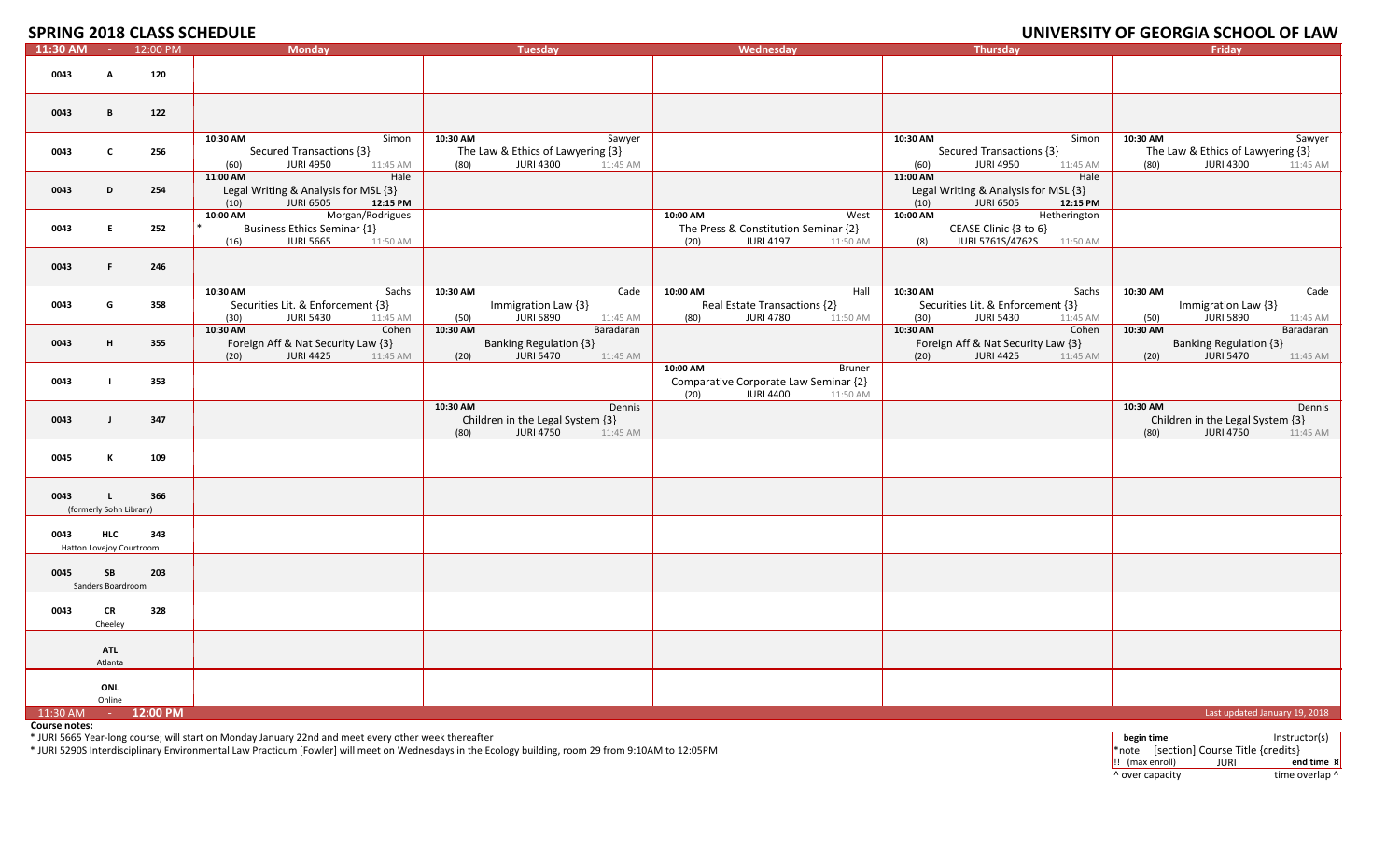**SPRING 2018 CLASS SCHEDULE** 

# **2018 CLASS SCHEDULE UNIVERSITY OF GEORGIA SCHOOL OF LAW**

| 12:00 PM                                                                                                                                    | $\sim 100$                              | 1:00 PM | <b>Monday</b>                                                                           | Tuesday | Wednesday | Thursday                                                                                | Friday                        |
|---------------------------------------------------------------------------------------------------------------------------------------------|-----------------------------------------|---------|-----------------------------------------------------------------------------------------|---------|-----------|-----------------------------------------------------------------------------------------|-------------------------------|
| 0043                                                                                                                                        | $\mathbf{A}$                            | 120     |                                                                                         |         |           |                                                                                         |                               |
| 0043                                                                                                                                        | $\mathbf{B}$                            | 122     |                                                                                         |         |           |                                                                                         |                               |
| 0043                                                                                                                                        | $\mathbf{c}$                            | 256     |                                                                                         |         |           |                                                                                         |                               |
| 0043                                                                                                                                        | D                                       | 254     | 11:00 AM<br>Hale<br>Legal Writing & Analysis for MSL $\{3\}$<br>(10) JURI 6505 12:15 PM |         |           | 11:00 AM<br>Hale<br>Legal Writing & Analysis for MSL $\{3\}$<br>(10) JURI 6505 12:15 PM |                               |
| 0043                                                                                                                                        | E.                                      | 252     |                                                                                         |         |           |                                                                                         |                               |
| 0043                                                                                                                                        | F.                                      | 246     |                                                                                         |         |           |                                                                                         |                               |
| 0043                                                                                                                                        | G                                       | 358     |                                                                                         |         |           |                                                                                         |                               |
| 0043                                                                                                                                        | H                                       | 355     |                                                                                         |         |           |                                                                                         |                               |
| 0043                                                                                                                                        | - 1                                     | 353     |                                                                                         |         |           |                                                                                         |                               |
| 0043                                                                                                                                        | $\mathbf{J}$                            | 347     |                                                                                         |         |           |                                                                                         |                               |
| 0045                                                                                                                                        | $\mathbf{K}$                            | 109     |                                                                                         |         |           |                                                                                         |                               |
| 0043                                                                                                                                        | $\mathbf{L}$<br>(formerly Sohn Library) | 366     |                                                                                         |         |           |                                                                                         |                               |
| 0043<br>Hatton Lovejoy Courtroom                                                                                                            | <b>HLC</b>                              | 343     |                                                                                         |         |           |                                                                                         |                               |
| 0045                                                                                                                                        | SB<br>Sanders Boardroom                 | 203     |                                                                                         |         |           |                                                                                         |                               |
| 0043                                                                                                                                        | ${\sf CR}$<br>Cheeley                   | 328     |                                                                                         |         |           |                                                                                         |                               |
|                                                                                                                                             | <b>ATL</b><br>Atlanta                   |         |                                                                                         |         |           |                                                                                         |                               |
|                                                                                                                                             | ONL<br>Online                           |         |                                                                                         |         |           |                                                                                         |                               |
| 12:00 PM - 1:00 PM<br><b>Contract Contract Contract Contract Contract Contract Contract Contract Contract Contract Contract Contract Co</b> |                                         |         |                                                                                         |         |           |                                                                                         | Last updated January 19, 2018 |

**Course notes:**

\* JURI 5290S Interdisciplinary Environmental Law Practicum [Fowler] will meet on Wednesdays in the Ecology building, room 29 from 9:10AM to 12:05PM **begin time** Instructor(s)

\*note [section] Course Title {credits} !! (max enroll) JURI **end time ¤** ^ over capacity dime overlap ^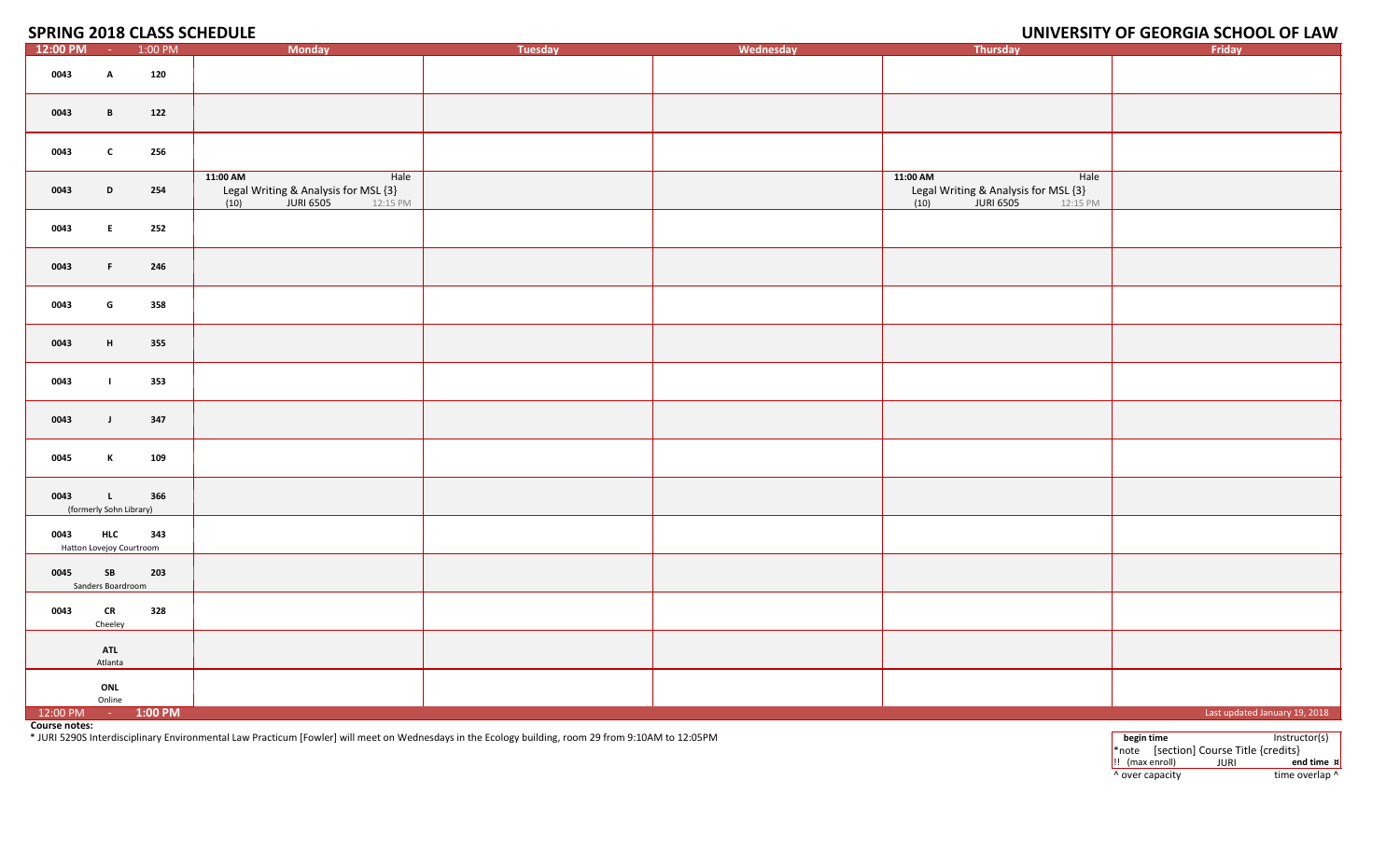# **SPRING 2018 CLASS SCHEDULE**

|         |                          |         |         |                         |           |         |                                        |               |         |                              |         |         |                            | <u>.</u> |         |                                        | ------  |
|---------|--------------------------|---------|---------|-------------------------|-----------|---------|----------------------------------------|---------------|---------|------------------------------|---------|---------|----------------------------|----------|---------|----------------------------------------|---------|
| 1:00 PM | $\sim 10^{-1}$           | 1:20 PM |         | <b>Monday</b>           |           |         | Tuesday                                |               |         | Wednesday                    |         |         | Thursday                   |          |         | Friday                                 |         |
|         |                          |         | 1:00 PM |                         | Hall      | 1:00 PM |                                        | Sawyer        | 1:00 PM |                              | Hall    | 1:00 PM |                            | Hall     | 1:00 PM |                                        | Sawyer  |
| 0043    | A                        | 120     |         | [X] Civil Procedure {4} |           |         | [X] Constitutional Law I {3}           |               |         | [X] Civil Procedure {4}      |         |         | [X] Civil Procedure {4}    |          |         | [X] Constitutional Law I {3}           |         |
|         |                          |         | (80)    | <b>JURI 4010</b>        | 2:10 PM   | (80)    | <b>JURI 4180</b>                       | 2:15 PM       | (80)    | <b>JURI 4010</b>             | 2:10 PM | (80)    | <b>JURI 4010</b>           | 2:10 PM  | (80)    | <b>JURI 4180</b>                       | 2:15 PM |
|         |                          |         | 1:00 PM |                         | Brown     | 1:00 PM |                                        | West          | 1:00 PM |                              | Brown   | 1:00 PM |                            | Brown    | 1:00 PM |                                        | West    |
| 0043    | B                        | 122     |         | [Z] Civil Procedure {4} |           |         | [Z] Constitutional Law I {3}           |               |         | [Z] Civil Procedure {4}      |         |         | [Z] Civil Procedure {4}    |          |         | [Z] Constitutional Law I {3}           |         |
|         |                          |         | (80)    | <b>JURI 4010</b>        | 2:10 PM   | (80)    | <b>JURI 4180</b>                       | 2:15 PM       | (80)    | <b>JURI 4010</b>             | 2:10 PM | (80)    | <b>JURI 4010</b>           | 2:10 PM  | (80)    | <b>JURI 4180</b>                       | 2:15 PM |
|         |                          |         | 1:00 PM |                         | Milot     | 1:00 PM |                                        | Coenen        | 1:00 PM |                              | Milot   | 1:00 PM |                            | Milot    | 1:00 PM |                                        | Coenen  |
| 0043    | $\mathbf c$              | 256     |         | [Y] Property {4}        |           |         | [Y] Constitutional Law I {3}           |               |         | [Y] Property {4}             |         |         | [Y] Property {4}           |          |         | [Y] Constitutional Law I {3}           |         |
|         |                          |         |         | <b>JURI 4090</b>        |           |         | <b>JURI 4180</b>                       |               |         |                              |         |         | <b>JURI 4090</b>           |          |         | <b>JURI 4180</b>                       |         |
|         |                          |         | (80)    |                         | 2:10 PM   | (80)    |                                        | 2:15 PM       | (80)    | <b>JURI 4090</b>             | 2:10 PM | (80)    |                            | 2:10 PM  | (80)    |                                        | 2:15 PM |
|         |                          |         |         |                         |           |         |                                        |               |         |                              |         | 1:00 PM |                            | Polsky   |         |                                        |         |
| 0043    | D                        | 254     |         |                         |           |         |                                        |               |         |                              |         |         | Partnership Taxation {2}   |          |         |                                        |         |
|         |                          |         |         |                         |           |         |                                        |               |         |                              |         | (18)    | <b>JURI 5090</b>           | 2:50 PM  |         |                                        |         |
|         |                          |         |         |                         |           | 1:00 PM |                                        | Milot         |         |                              |         |         |                            |          | 1:00 PM |                                        | Milot   |
| 0043    | E.                       | 252     |         |                         |           |         | Doc Draft: Spec Topics in Est Plan {3} |               |         |                              |         |         |                            |          |         | Doc Draft: Spec Topics in Est Plan {3} |         |
|         |                          |         |         |                         |           | (20)    | <b>JURI 4565</b>                       | 2:15 PM       |         |                              |         |         |                            |          | (20)    | <b>JURI 4565</b>                       | 2:15 PM |
|         |                          |         |         |                         |           | 1:00 PM |                                        | Lanier        |         |                              |         |         |                            |          | 1:00 PM |                                        | Lanier  |
| 0043    | F                        | 246     |         |                         |           |         | Elder Law {3}                          |               |         |                              |         |         |                            |          |         | Elder Law {3}                          |         |
|         |                          |         |         |                         |           | (80)    | <b>JURI 5720</b>                       | 2:15 PM       |         |                              |         |         |                            |          | (80)    | <b>JURI 5720</b>                       | 2:15 PM |
|         |                          |         |         |                         |           |         |                                        |               |         |                              |         |         |                            |          |         |                                        |         |
|         |                          |         |         |                         |           | 1:00 PM |                                        | Conner        |         |                              |         |         |                            |          | 1:00 PM |                                        | Conner  |
| 0043    | G                        | 358     |         |                         |           |         | Document Drafting: Contracts {3}       |               |         |                              |         |         |                            |          |         | Document Drafting: Contracts {3}       |         |
|         |                          |         |         |                         |           | (20)    | <b>JURI 5850</b>                       | 2:15 PM       |         |                              |         |         |                            |          | (20)    | <b>JURI 5850</b>                       | 2:15 PM |
|         |                          |         |         |                         |           | 1:00 PM |                                        | Trimble       |         |                              |         |         |                            |          | 1:00 PM |                                        | Trimble |
| 0043    | H                        | 355     |         |                         |           |         | Motion Drafting & Practice {3}         |               |         |                              |         |         |                            |          |         | Motion Drafting & Practice {3}         |         |
|         |                          |         |         |                         |           | (20)    | <b>JURI 5458</b>                       | 2:15 PM       |         |                              |         |         |                            |          | (20)    | <b>JURI 5458</b>                       | 2:15 PM |
|         |                          |         |         |                         |           | 1:00 PM |                                        | <b>Bruner</b> |         |                              |         | 1:00 PM |                            | Dennis   | 1:00 PM |                                        | Bruner  |
| 0043    |                          | 353     |         |                         |           |         | Deals {4}                              |               |         |                              |         |         | Lawyering for Children {2} |          |         | Deals {4}                              |         |
|         |                          |         |         |                         |           | (18)    | <b>JURI 5085</b>                       | 2:50 PM       |         |                              |         | (20)    | <b>JURI 4755</b>           | 2:50 PM  | (18)    | <b>JURI 5085</b>                       | 2:50 PM |
|         |                          |         | 1:00 PM |                         | Lefkowitz |         |                                        |               | 1:00 PM |                              | Simmons |         |                            |          |         |                                        |         |
|         |                          |         |         |                         |           |         |                                        |               |         |                              |         |         |                            |          |         |                                        |         |
| 0043    | $\mathbf{I}$             | 347     |         | Legal Malpractice {2}   |           |         |                                        |               |         | Business Immigration Law {2} |         |         |                            |          |         |                                        |         |
|         |                          |         | (80)    | <b>JURI 5760</b>        | 2:50 PM   |         |                                        |               | (80)    | <b>JURI 5893</b>             | 2:50 PM |         |                            |          |         |                                        |         |
|         |                          |         |         |                         |           |         |                                        |               |         |                              |         |         |                            |          |         |                                        |         |
| 0045    | К                        | 109     |         |                         |           |         |                                        |               |         |                              |         |         |                            |          |         |                                        |         |
|         |                          |         |         |                         |           |         |                                        |               |         |                              |         |         |                            |          |         |                                        |         |
|         |                          |         |         |                         |           |         |                                        |               |         |                              |         |         |                            |          |         |                                        |         |
| 0043    | L.                       | 366     |         |                         |           |         |                                        |               |         |                              |         |         |                            |          |         |                                        |         |
|         | (formerly Sohn Library)  |         |         |                         |           |         |                                        |               |         |                              |         |         |                            |          |         |                                        |         |
|         |                          |         |         |                         |           |         |                                        |               |         |                              |         |         |                            |          |         |                                        |         |
| 0043    | <b>HLC</b>               | 343     |         |                         |           |         |                                        |               |         |                              |         |         |                            |          |         |                                        |         |
|         | Hatton Lovejoy Courtroom |         |         |                         |           |         |                                        |               |         |                              |         |         |                            |          |         |                                        |         |
|         |                          |         |         |                         |           |         |                                        |               |         |                              |         |         |                            |          |         |                                        |         |
|         |                          |         |         |                         |           |         |                                        |               |         |                              |         |         |                            |          |         |                                        |         |
| 0045    | SB                       | 203     |         |                         |           |         |                                        |               |         |                              |         |         |                            |          |         |                                        |         |
|         | Sanders Boardroom        |         |         |                         |           |         |                                        |               |         |                              |         |         |                            |          |         |                                        |         |
|         |                          |         |         |                         |           |         |                                        |               |         |                              |         |         |                            |          |         |                                        |         |
| 0043    | CR                       | 328     |         |                         |           |         |                                        |               |         |                              |         |         |                            |          |         |                                        |         |
|         | Cheeley                  |         |         |                         |           |         |                                        |               |         |                              |         |         |                            |          |         |                                        |         |
|         |                          |         |         |                         |           |         |                                        |               |         |                              |         |         |                            |          |         |                                        |         |
|         | <b>ATL</b>               |         |         |                         |           |         |                                        |               |         |                              |         |         |                            |          |         |                                        |         |
|         | Atlanta                  |         |         |                         |           |         |                                        |               |         |                              |         |         |                            |          |         |                                        |         |
|         |                          |         |         |                         |           |         |                                        |               |         |                              |         |         |                            |          |         |                                        |         |
|         | ONL                      |         |         |                         |           |         |                                        |               |         |                              |         |         |                            |          |         |                                        |         |
|         | Online                   |         |         |                         |           |         |                                        |               |         |                              |         |         |                            |          |         |                                        |         |
|         |                          |         |         |                         |           |         |                                        |               |         |                              |         |         |                            |          |         |                                        |         |
| 1:00 PM | $\sim$                   | 1:20 PM |         |                         |           |         |                                        |               |         |                              |         |         |                            |          |         | Last updated January 19, 2018          |         |

**begin time** Instructor(s) \*note [section] Course Title {credits} !! (max enroll) JURI **end time ¤** ^ over capacity dime overlap ^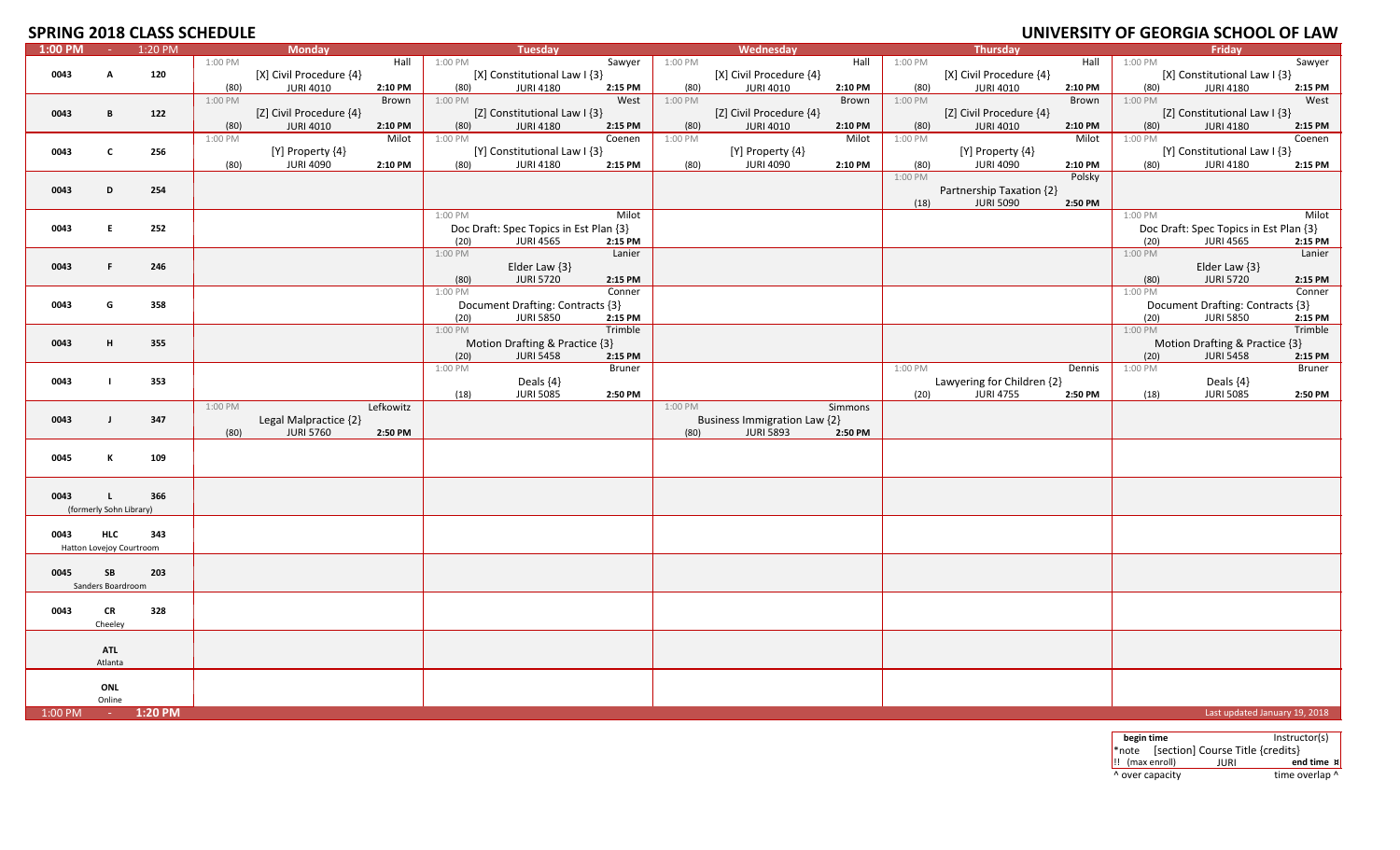# **SPRING 2018 CLASS SCHEDULE**

| 1:30 PM | $\sim 10^{-1}$           | 2:20 PM |         | Monday                        |             |         | <b>Tuesday</b>                         |         |         | Wednesday                    |             |         | <b>Thursday</b>                 |             |         | <b>Friday</b>                          |                               |
|---------|--------------------------|---------|---------|-------------------------------|-------------|---------|----------------------------------------|---------|---------|------------------------------|-------------|---------|---------------------------------|-------------|---------|----------------------------------------|-------------------------------|
|         |                          |         | 1:00 PM |                               | Hall        | 1:00 PM |                                        | Sawyer  | 1:00 PM |                              | Hall        | 1:00 PM |                                 | Hall        | 1:00 PM |                                        | Sawyer                        |
| 0043    | A                        | 120     |         | [X] Civil Procedure {4}       |             |         | [X] Constitutional Law I {3}           |         |         | [X] Civil Procedure {4}      |             |         | [X] Civil Procedure {4}         |             |         | [X] Constitutional Law I {3}           |                               |
|         |                          |         | (80)    | <b>JURI 4010</b>              | 2:10 PM     | (80)    | <b>JURI 4180</b>                       | 2:15 PM | (80)    | <b>JURI 4010</b>             | 2:10 PM     | (80)    | <b>JURI 4010</b>                | 2:10 PM     | (80)    | <b>JURI 4180</b>                       | 2:15 PM                       |
|         |                          |         | 1:00 PM |                               | Brown       | 1:00 PM |                                        | West    | 1:00 PM |                              | Brown       | 1:00 PM |                                 | Brown       | 1:00 PM |                                        | West                          |
| 0043    | B                        | 122     |         | [Z] Civil Procedure {4}       |             |         | [Z] Constitutional Law I {3}           |         |         | [Z] Civil Procedure {4}      |             |         | [Z] Civil Procedure {4}         |             |         | [Z] Constitutional Law I {3}           |                               |
|         |                          |         | (80)    | <b>JURI 4010</b>              | 2:10 PM     | (80)    | <b>JURI 4180</b>                       | 2:15 PM | (80)    | <b>JURI 4010</b>             | 2:10 PM     | (80)    | <b>JURI 4010</b>                | 2:10 PM     | (80)    | <b>JURI 4180</b>                       | 2:15 PM                       |
|         |                          |         | 1:00 PM |                               | Milot       | 1:00 PM |                                        | Coenen  | 1:00 PM |                              | Milot       | 1:00 PM |                                 | Milot       | 1:00 PM |                                        | Coenen                        |
| 0043    | $\mathbf c$              | 256     |         | [Y] Property {4}              |             |         | [Y] Constitutional Law I {3}           |         |         | [Y] Property {4}             |             |         | $[Y]$ Property $\{4\}$          |             |         | [Y] Constitutional Law I {3}           |                               |
|         |                          |         | (80)    | <b>JURI 4090</b>              | 2:10 PM     | (80)    | <b>JURI 4180</b>                       | 2:15 PM | (80)    | <b>JURI 4090</b>             | 2:10 PM     | (80)    | <b>JURI 4090</b>                | 2:10 PM     | (80)    | <b>JURI 4180</b>                       | 2:15 PM                       |
|         |                          |         |         |                               |             |         |                                        |         |         |                              |             | 1:00 PM |                                 | Polsky      |         |                                        |                               |
| 0043    | D                        | 254     |         |                               |             |         |                                        |         |         |                              |             |         | Partnership Taxation {2}        |             |         |                                        |                               |
|         |                          |         |         |                               |             |         |                                        |         |         |                              |             | (18)    | <b>JURI 5090</b>                | 2:50 PM     |         |                                        |                               |
|         |                          |         |         |                               |             | 1:00 PM |                                        | Milot   | 1:30 PM |                              | Lanier      | 1:30 PM |                                 | Simon       | 1:00 PM |                                        | Milot                         |
| 0043    | E                        | 252     |         |                               |             |         | Doc Draft: Spec Topics in Est Plan {3} |         |         | Mediation Practicum I {3}    |             |         | Bankruptcy Practice Seminar {2} |             |         | Doc Draft: Spec Topics in Est Plan {3} |                               |
|         |                          |         |         |                               |             | (20)    | <b>JURI 4565</b>                       | 2:15 PM | (15)    | <b>JURI 5975</b>             | 4:20 PM     | (20)    | <b>JURI 4363</b>                | 3:20 PM     | (20)    | <b>JURI 4565</b>                       | 2:15 PM                       |
|         |                          |         | 1:30 PM |                               | Rhodes      | 1:00 PM |                                        | Lanier  | 1:30 PM |                              | Rhodes      | 1:30 PM |                                 | Rhodes      | 1:00 PM |                                        | Lanier                        |
| 0043    | F.                       | 246     |         | Trusts & Estates {3}          |             |         | Elder Law {3}                          |         |         | Trusts & Estates {3}         |             |         | Trusts & Estates {3}            |             |         | Elder Law $\{3\}$                      |                               |
|         |                          |         | (80)    | <b>JURI 4280</b>              | 2:20 PM     | (80)    | <b>JURI 5720</b>                       | 2:15 PM | (80)    | <b>JURI 4280</b>             | 2:20 PM     | (80)    | <b>JURI 4280</b>                | 2:20 PM     | (80)    | <b>JURI 5720</b>                       | 2:15 PM                       |
|         |                          |         | 1:30 PM |                               | Chapman, N. | 1:00 PM |                                        | Conner  | 1:30 PM |                              | Chapman, N. | 1:30 PM |                                 | Chapman, N. | 1:00 PM |                                        | Conner                        |
| 0043    | G                        | 358     |         | Federal Courts {3}            |             |         | Document Drafting: Contracts {3}       |         |         | Federal Courts {3}           |             |         | Federal Courts {3}              |             |         | Document Drafting: Contracts {3}       |                               |
|         |                          |         | (80)    | <b>JURI 4570</b>              | 2:20 PM     | (20)    | <b>JURI 5850</b>                       | 2:15 PM | (80)    | <b>JURI 4570</b>             | 2:20 PM     | (80)    | <b>JURI 4570</b>                | 2:20 PM     | (20)    | <b>JURI 5850</b>                       | 2:15 PM                       |
|         |                          |         |         |                               |             | 1:00 PM |                                        | Trimble |         |                              |             |         |                                 |             | 1:00 PM |                                        | Trimble                       |
| 0043    | н                        | 355     |         |                               |             |         | Motion Drafting & Practice {3}         |         |         |                              |             |         |                                 |             |         | Motion Drafting & Practice {3}         |                               |
|         |                          |         |         |                               |             | (20)    | <b>JURI 5458</b>                       | 2:15 PM |         |                              |             |         |                                 |             | (20)    | <b>JURI 5458</b>                       | 2:15 PM                       |
|         |                          |         | 1:30 PM |                               | Carlson     | 1:00 PM |                                        | Bruner  |         |                              |             | 1:00 PM |                                 | Dennis      | 1:00 PM |                                        | Bruner                        |
| 0043    | $\blacksquare$           | 353     |         | Advanced Evidence Seminar {2} |             |         | Deals $\{4\}$                          |         |         |                              |             |         | Lawyering for Children {2}      |             |         | Deals $\{4\}$                          |                               |
|         |                          |         | (20)    | <b>JURI 5980</b>              | 3:20 PM     | (18)    | <b>JURI 5085</b>                       | 2:50 PM |         |                              |             | (20)    | <b>JURI 4755</b>                | 2:50 PM     | (18)    | <b>JURI 5085</b>                       | 2:50 PM                       |
|         |                          |         | 1:00 PM |                               | Lefkowitz   |         |                                        |         | 1:00 PM |                              | Simmons     |         |                                 |             |         |                                        |                               |
| 0043    | $\blacksquare$           | 347     |         | Legal Malpractice {2}         |             |         |                                        |         |         | Business Immigration Law {2} |             |         |                                 |             |         |                                        |                               |
|         |                          |         | (80)    | <b>JURI 5760</b>              | 2:50 PM     |         |                                        |         | (80)    | <b>JURI 5893</b>             | 2:50 PM     |         |                                 |             |         |                                        |                               |
|         |                          |         | 1:30 PM |                               | Johnson     |         |                                        |         | 1:30 PM |                              | Johnson     | 1:30 PM |                                 | Johnson     |         |                                        |                               |
| 0045    | К                        | 109     |         | Employment Law {3}            |             |         |                                        |         |         | Employment Law {3}           |             |         | Employment Law {3}              |             |         |                                        |                               |
|         |                          |         | (60)    | <b>JURI 5650</b>              | 2:20 PM     |         |                                        |         | (60)    | <b>JURI 5650</b>             | 2:20 PM     | (60)    | <b>JURI 5650</b>                | 2:20 PM     |         |                                        |                               |
|         |                          |         | 1:30 PM |                               | Shipley     |         |                                        |         | 1:30 PM |                              | Striepe     | 1:30 PM |                                 | Shipley     |         |                                        |                               |
| 0043    |                          | 366     |         | Copyright Law {2}             |             |         |                                        |         |         | Business Law Research {1}    |             |         | Copyright Law {2}               |             |         |                                        |                               |
|         | (formerly Sohn Library)  |         | (30)    | <b>JURI 4430</b>              | 2:20 PM     |         |                                        |         | (20)    | <b>JURI 4087</b>             | 2:20 PM     | (30)    | <b>JURI 4430</b>                | 2:20 PM     |         |                                        |                               |
|         |                          |         |         |                               |             |         |                                        |         |         |                              |             |         |                                 |             |         |                                        |                               |
| 0043    | <b>HLC</b>               | 343     |         |                               |             |         |                                        |         |         |                              |             |         |                                 |             |         |                                        |                               |
|         | Hatton Lovejoy Courtroom |         |         |                               |             |         |                                        |         |         |                              |             |         |                                 |             |         |                                        |                               |
| 0045    | SB                       | 203     |         |                               |             |         |                                        |         |         |                              |             |         |                                 |             |         |                                        |                               |
|         |                          |         |         |                               |             |         |                                        |         |         |                              |             |         |                                 |             |         |                                        |                               |
|         | Sanders Boardroom        |         |         |                               |             |         |                                        |         |         |                              |             |         |                                 |             |         |                                        |                               |
| 0043    | <b>CR</b>                | 328     |         |                               |             |         |                                        |         |         |                              |             |         |                                 |             |         |                                        |                               |
|         | Cheeley                  |         |         |                               |             |         |                                        |         |         |                              |             |         |                                 |             |         |                                        |                               |
|         |                          |         |         |                               |             |         |                                        |         |         |                              |             |         |                                 |             |         |                                        |                               |
|         | <b>ATL</b>               |         |         |                               |             |         |                                        |         |         |                              |             |         |                                 |             |         |                                        |                               |
|         | Atlanta                  |         |         |                               |             |         |                                        |         |         |                              |             |         |                                 |             |         |                                        |                               |
|         |                          |         |         |                               |             |         |                                        |         |         |                              |             |         |                                 |             |         |                                        |                               |
|         | ONL                      |         |         |                               |             |         |                                        |         |         |                              |             |         |                                 |             |         |                                        |                               |
|         | Online                   |         |         |                               |             |         |                                        |         |         |                              |             |         |                                 |             |         |                                        |                               |
|         |                          |         |         |                               |             |         |                                        |         |         |                              |             |         |                                 |             |         |                                        | Last updated January 19, 2018 |

**begin time** Instructor(s) \*note [section] Course Title {credits} **11 (max enroll) JURI end time x**<br> **11** (Nover capacity by time overlap  $\wedge$ ^ over capacity dime overlap ^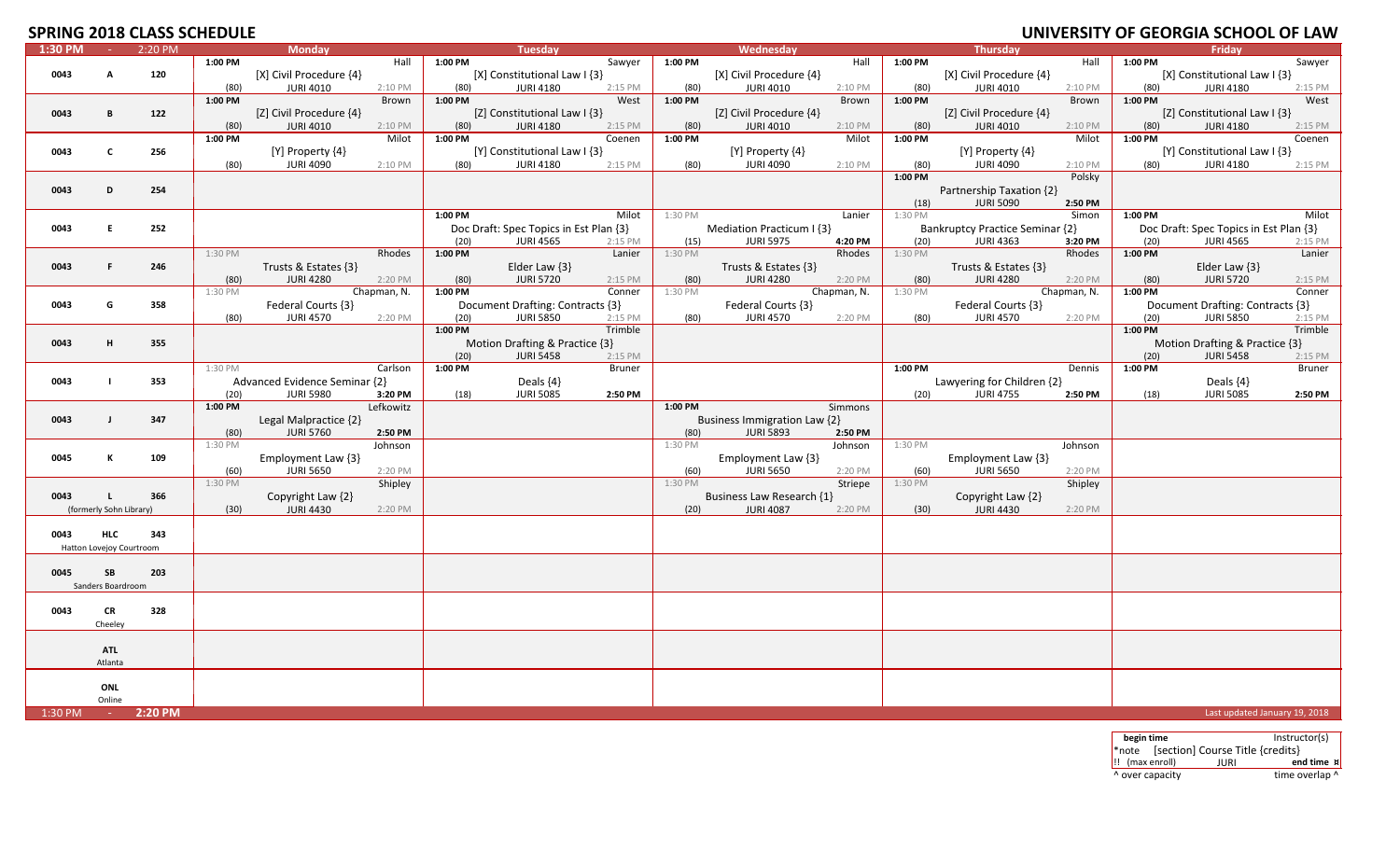**SPRING 2018 CLASS SCHEDLILE** 

### **2018 CLASS SCHEDULE UNIVERSITY OF GEORGIA SCHOOL OF LAW**

|         |                                        | 91 INING 2010 CLAYY YUNLOOLL |                 |                                                        |                           |                 |                                                            |                          |                   |                                                         |                    |                   |                                                            |                   |                 | <u>UNIVERSITI UI ULURUMUA SUNUUL UI LAW</u>          |                          |
|---------|----------------------------------------|------------------------------|-----------------|--------------------------------------------------------|---------------------------|-----------------|------------------------------------------------------------|--------------------------|-------------------|---------------------------------------------------------|--------------------|-------------------|------------------------------------------------------------|-------------------|-----------------|------------------------------------------------------|--------------------------|
| 2:30 PM | $\sim$                                 | 3:20 PM                      |                 | <b>Monday</b>                                          |                           |                 | <b>Tuesday</b>                                             |                          |                   | Wednesday                                               |                    |                   | <b>Thursday</b>                                            |                   |                 | Friday                                               |                          |
| 0043    | A                                      | 120                          |                 |                                                        |                           |                 |                                                            |                          |                   |                                                         |                    |                   |                                                            |                   |                 |                                                      |                          |
| 0043    | B                                      | 122                          |                 |                                                        |                           |                 |                                                            |                          |                   |                                                         |                    |                   |                                                            |                   |                 |                                                      |                          |
| 0043    | $\mathbf{C}$                           | 256                          |                 |                                                        |                           | 2:30 PM<br>(80) | Intellectual Property Survey {3}<br><b>JURI 5050</b>       | Miller<br>3:45 PM        | 2:30 PM<br>(80)   | Corporate Tax {2}<br><b>JURI 4600</b>                   | Polsky<br>4:20 PM  |                   |                                                            |                   | 2:30 PM<br>(80) | Intellectual Property Survey {3}<br><b>JURI 5050</b> | Miller<br>3:45 PM        |
| 0043    | D                                      | 254                          |                 |                                                        |                           | 2:30 PM<br>(12) | Criminal Defense Practicum II {4 to 6}<br>JURI 4500S/4501L | Gabriel<br>4:20 PM       | 2:30 PM<br>(12)   | Criminal Defense Practicum I {3}<br><b>JURI 5170S</b>   | Gabriel<br>4:20 PM | $1:00$ PM<br>(18) | Partnership Taxation {2}<br><b>JURI 5090</b>               | Polsky<br>2:50 PM |                 |                                                      |                          |
| 0043    | E                                      | 252                          |                 |                                                        |                           | 2:30 PM<br>(18) | Corporate Counsel Externship {4 to 6}<br>JURI 5968S/5969E  | Morgan<br>4:20 PM        | 1:30 PM<br>(15)   | Mediation Practicum I {3}<br><b>JURI 5975</b>           | Lanier<br>4:20 PM  | 1:30 PM<br>(20)   | <b>Bankruptcy Practice Seminar {2}</b><br><b>JURI 4363</b> | Simon<br>3:20 PM  |                 |                                                      |                          |
| 0043    | F.                                     | 246                          |                 |                                                        |                           |                 |                                                            |                          |                   |                                                         |                    |                   |                                                            |                   | 3:00 PM<br>(30) | Corporate Litigation {1}<br><b>JURI 5595</b>         | Glasscock<br>7:30 PM     |
| 0043    | G                                      | 358                          | 2:30 PM<br>(30) | Law & Medicine {3}<br><b>JURI 5623</b>                 | Khan<br>3:20 PM           | 2:30 PM<br>(80) | Federal Income Tax {4}<br><b>JURI 5120</b>                 | Watson<br>4:20 PM        | 2:30 PM<br>(30)   | Law & Medicine {3}<br><b>JURI 5623</b>                  | Khan<br>3:20 PM    | 2:30 PM<br>(30)   | Law & Medicine {3}<br><b>JURI 5623</b>                     | Khan<br>3:20 PM   | 2:30 PM<br>(80) | Federal Income Tax {4}<br><b>JURI 5120</b>           | Watson<br>4:20 PM        |
| 0043    | н.                                     | 355                          |                 |                                                        |                           |                 |                                                            |                          |                   |                                                         |                    |                   |                                                            |                   |                 |                                                      |                          |
| 0043    | $\blacksquare$                         | 353                          | 1:30 PM<br>(20) | Advanced Evidence Seminar {2}<br><b>JURI 5980</b>      | Carlson<br>3:20 PM        | 1:00 PM<br>(18) | Deals {4}<br><b>JURI 5085</b>                              | <b>Bruner</b><br>2:50 PM | 2:30 PM<br>(24)   | <b>Business Negotiations {2}</b><br><b>JURI 4211</b>    | Morgan<br>4:20 PM  | 1:00 PM<br>(20)   | Lawyering for Children {2}<br><b>JURI 4755</b>             | Dennis<br>2:50 PM | 1:00 PM<br>(18) | Deals {4}<br><b>JURI 5085</b>                        | <b>Bruner</b><br>2:50 PM |
| 0043    | J                                      | 347                          | 1:00 PM<br>(80) | Legal Malpractice {2}<br><b>JURI 5760</b>              | Lefkowitz<br>2:50 PM      | 2:30 PM<br>(80) | Criminal Procedure I {3}<br><b>JURI 4460</b>               | Cook, J.<br>3:45 PM      | $1:00$ PM<br>(80) | <b>Business Immigration Law {2}</b><br><b>JURI 5893</b> | Simmons<br>2:50 PM |                   |                                                            |                   | 2:30 PM<br>(80) | Criminal Procedure I {3}<br><b>JURI 4460</b>         | Cook, J.<br>3:45 PM      |
| 0045    | к                                      | 109                          |                 |                                                        |                           |                 |                                                            |                          |                   |                                                         |                    |                   |                                                            |                   |                 |                                                      |                          |
| 0043    | (formerly Sohn Library)                | 366                          | 2:30 PM<br>(20) | Tech Skills for Legal Practice {1}<br><b>JURI 4086</b> | Tubinis/Cahill<br>3:20 PM |                 |                                                            |                          |                   |                                                         |                    | 2:30 PM<br>(8)    | Mediation Practicum II {3}<br><b>JURI 5976S</b>            | Lanier<br>4:20 PM |                 |                                                      |                          |
| 0043    | <b>HLC</b><br>Hatton Lovejoy Courtroom | 343                          |                 |                                                        |                           |                 |                                                            |                          |                   |                                                         |                    |                   |                                                            |                   |                 |                                                      |                          |
| 0045    | <b>SB</b><br>Sanders Boardroom         | 203                          |                 |                                                        |                           |                 |                                                            |                          |                   |                                                         |                    |                   |                                                            |                   |                 |                                                      |                          |
| 0043    | CR<br>Cheeley                          | 328                          |                 |                                                        |                           |                 |                                                            |                          | 2:30 PM<br>(20)   | Modern American Legal Theory {3}<br><b>JURI 4199</b>    | Turner<br>4:30 PM  |                   |                                                            |                   |                 |                                                      |                          |
|         | <b>ATL</b><br>Atlanta                  |                              |                 |                                                        |                           |                 |                                                            |                          |                   |                                                         |                    |                   |                                                            |                   |                 |                                                      |                          |
|         | ONL<br>Online                          |                              |                 |                                                        |                           |                 |                                                            |                          |                   |                                                         |                    |                   |                                                            |                   |                 |                                                      |                          |
| 2:30 PM | <b>Contact</b>                         | 3:20 PM                      |                 |                                                        |                           |                 |                                                            |                          |                   |                                                         |                    |                   |                                                            |                   |                 | Last updated January 19, 2018                        |                          |

**Course notes:**

\* JURI 5595 This will be <sup>a</sup> 3‐day course taught February 16‐18; Fri. 3:00pm‐7:30pm, Sat. 9:00am‐12:30pm & 1:30pm‐3:00pm, Sun. 10:00am‐1:30pm. **begin time** Instructor(s)

\*note [section] Course Title {credits} !! (max enroll) JURI **end time ¤** ^ over capacity dime overlap ^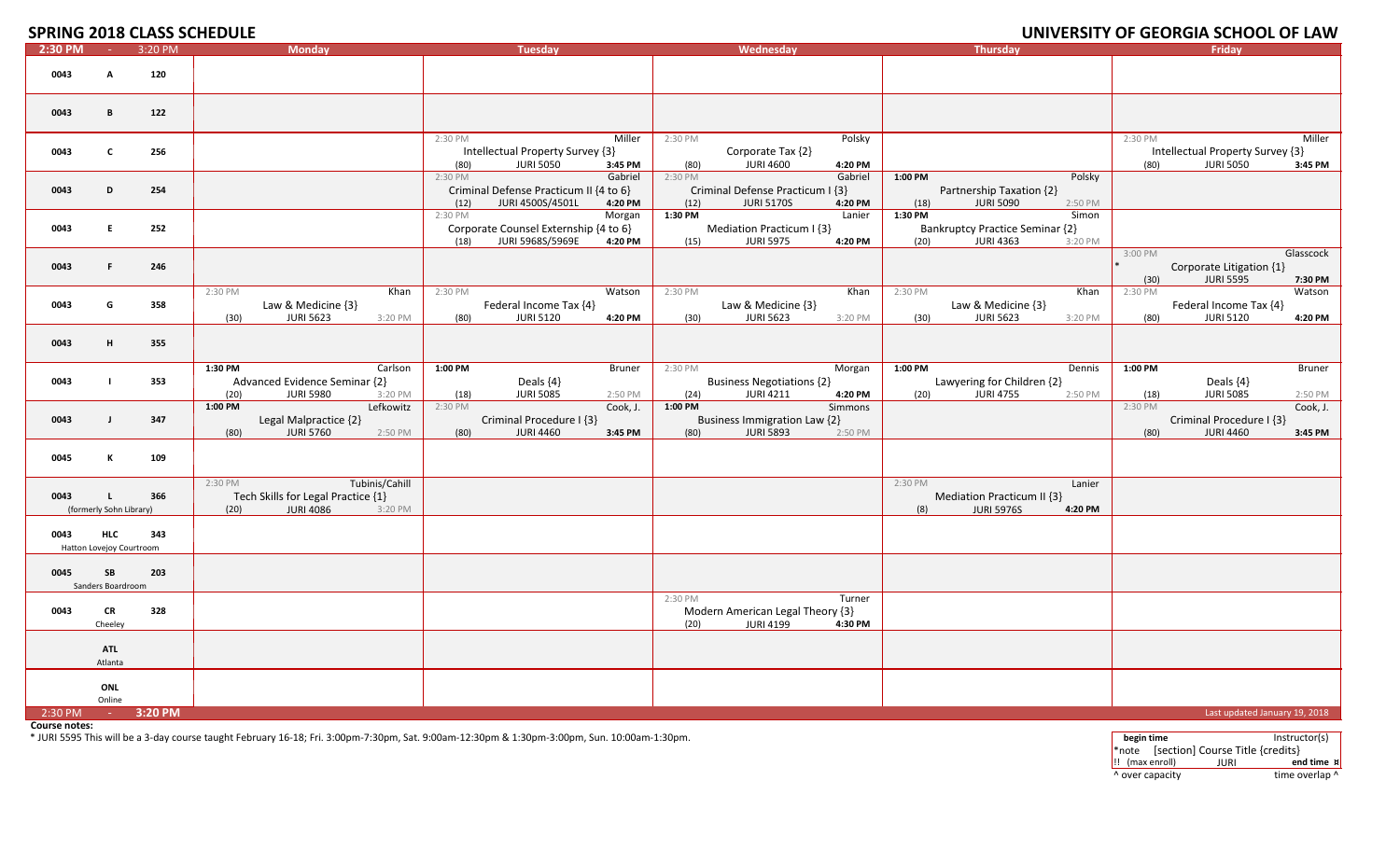# **SPRING 2018 CLASS SCHEDLILE**

|           |                          |         | <u>JE ININU ZUID CLAJJ JUHLDULL</u> |                                     |             |         |                                        |              |         |                                     |             |         |                                     |             |         | <u>UNIVERSITI ULURUMUA SUIUUL UL LAW</u> |                               |
|-----------|--------------------------|---------|-------------------------------------|-------------------------------------|-------------|---------|----------------------------------------|--------------|---------|-------------------------------------|-------------|---------|-------------------------------------|-------------|---------|------------------------------------------|-------------------------------|
| 3:30 PM   | <b>College</b>           | 4:20 PM |                                     | <b>Monday</b>                       |             |         | <b>Tuesday</b>                         |              |         | Wednesday                           |             |         | <b>Thursday</b>                     |             |         | Fridav                                   |                               |
|           |                          |         | 3:30 PM                             |                                     | Cohen       |         |                                        |              | 3:30 PM |                                     | Cohen       | 3:30 PM |                                     | Cohen       |         |                                          |                               |
| 0043      | A                        | 120     |                                     | Public International Law {3}        |             |         |                                        |              |         | Public International Law {3}        |             |         | Public International Law {3}        |             |         |                                          |                               |
|           |                          |         | (80)                                | <b>JURI 4640</b>                    | 4:20 PM     |         |                                        |              | (80)    | <b>JURI 4640</b>                    | 4:20 PM     | (80)    | <b>JURI 4640</b>                    | 4:20 PM     |         |                                          |                               |
|           |                          |         |                                     |                                     |             |         |                                        |              | 3:30 PM |                                     | Bourroughs  |         |                                     |             |         |                                          |                               |
| 0043      | B                        | 122     |                                     |                                     |             |         |                                        |              |         | Trial Practice {2}                  |             |         |                                     |             |         |                                          |                               |
|           |                          |         |                                     |                                     |             |         |                                        |              | (20)    | <b>JURI 5040</b>                    | 6:20 PM     |         |                                     |             |         |                                          |                               |
|           |                          |         |                                     |                                     |             | 2:30 PM |                                        | Miller       |         |                                     |             |         |                                     |             | 2:30 PM |                                          | Miller                        |
|           |                          |         |                                     |                                     |             |         |                                        |              | 2:30 PM |                                     | Polsky      |         |                                     |             |         |                                          |                               |
| 0043      | C                        | 256     |                                     |                                     |             |         | Intellectual Property Survey {3}       |              |         | Corporate Tax {2}                   |             |         |                                     |             |         | Intellectual Property Survey {3}         |                               |
|           |                          |         |                                     |                                     |             | (80)    | <b>JURI 5050</b>                       | 3:45 PM      | (80)    | <b>JURI 4600</b>                    | 4:20 PM     |         |                                     |             | (80)    | <b>JURI 5050</b>                         | 3:45 PM                       |
|           |                          |         |                                     |                                     |             | 2:30 PM |                                        | Gabriel      | 2:30 PM |                                     | Gabriel     |         |                                     |             |         |                                          |                               |
| 0043      | D                        | 254     |                                     |                                     |             |         | Criminal Defense Practicum II {4 to 6} |              |         | Criminal Defense Practicum I {3}    |             |         |                                     |             |         |                                          |                               |
|           |                          |         |                                     |                                     |             | (12)    | JURI 4500S/4501L                       | 4:20 PM      | (12)    | <b>JURI 5170S</b>                   | 4:20 PM     |         |                                     |             |         |                                          |                               |
|           |                          |         | 3:30 PM                             |                                     | Rodrigues   | 2:30 PM |                                        | Morgan       | 1:30 PM |                                     | Lanier      |         |                                     |             |         |                                          |                               |
| 0043      | E.                       | 252     |                                     | Life Cycle of a Corporation {3}     |             |         | Corporate Counsel Externship {4 to 6}  |              |         | Mediation Practicum I {3}           |             |         |                                     |             |         |                                          |                               |
|           |                          |         | (18)                                | <b>JURI 5080</b>                    | 4:45 PM     | (18)    | JURI 5968S/5969E                       | 4:20 PM      | (15)    | <b>JURI 5975</b>                    | 4:20 PM     |         |                                     |             |         |                                          |                               |
|           |                          |         |                                     |                                     |             |         |                                        |              |         |                                     |             |         |                                     |             | 3:00 PM |                                          | Glasscock                     |
| 0043      | F.                       | 246     |                                     |                                     |             |         |                                        |              |         |                                     |             |         |                                     |             |         | Corporate Litigation {1}                 |                               |
|           |                          |         |                                     |                                     |             |         |                                        |              |         |                                     |             |         |                                     |             | (30)    | <b>JURI 5595</b>                         | 7:30 PM                       |
|           |                          |         |                                     |                                     |             |         |                                        |              |         |                                     |             |         |                                     |             | 2:30 PM |                                          |                               |
|           |                          |         | 3:30 PM                             |                                     | Sachs       | 2:30 PM |                                        | Watson       | 3:30 PM |                                     | Sachs       | 3:30 PM |                                     | Sachs       |         |                                          | Watson                        |
| 0043      | G                        | 358     |                                     | Corporations {3}                    |             |         | Federal Income Tax {4}                 |              |         | Corporations {3}                    |             |         | Corporations {3}                    |             |         | Federal Income Tax {4}                   |                               |
|           |                          |         | (80)                                | <b>JURI 4210</b>                    | 4:20 PM     | (80)    | <b>JURI 5120</b>                       | 4:20 PM      | (80)    | <b>JURI 4210</b>                    | 4:20 PM     | (80)    | <b>JURI 4210</b>                    | 4:20 PM     | (80)    | <b>JURI 5120</b>                         | 4:20 PM                       |
|           |                          |         |                                     |                                     |             |         |                                        |              |         |                                     |             | 3:30 PM |                                     | Rodrigues   |         |                                          |                               |
| 0043      | H                        | 355     |                                     |                                     |             |         |                                        |              |         |                                     |             |         | Life Cycle of a Corporation {3}     |             |         |                                          |                               |
|           |                          |         |                                     |                                     |             |         |                                        |              |         |                                     |             | (18)    | <b>JURI 5080</b>                    | 4:45 PM     |         |                                          |                               |
|           |                          |         |                                     |                                     |             |         |                                        |              | 2:30 PM |                                     | Morgan      |         |                                     |             |         |                                          |                               |
| 0043      |                          | 353     |                                     |                                     |             |         |                                        |              |         | <b>Business Negotiations {2}</b>    |             |         |                                     |             |         |                                          |                               |
|           |                          |         |                                     |                                     |             |         |                                        |              | (24)    | <b>JURI 4211</b>                    | 4:20 PM     |         |                                     |             |         |                                          |                               |
|           |                          |         | 3:30 PM                             |                                     | Chapman, N. | 2:30 PM |                                        | Cook, J.     | 3:30 PM |                                     | Chapman, N. | 3:30 PM |                                     | Chapman, N. | 2:30 PM |                                          | Cook, J.                      |
| 0043      | $\mathbf{I}$             | 347     |                                     | [2L/3L] GA Practice & Procedure {3} |             |         | Criminal Procedure I {3}               |              |         | [2L/3L] GA Practice & Procedure {3} |             |         | [2L/3L] GA Practice & Procedure {3} |             |         | Criminal Procedure I {3}                 |                               |
|           |                          |         | (80)                                | <b>JURI 4620</b>                    | 4:20 PM     | (80)    | <b>JURI 4460</b>                       | 3:45 PM      | (80)    | <b>JURI 4620</b>                    | 4:20 PM     | (80)    | <b>JURI 4620</b>                    | 4:20 PM     | (80)    | <b>JURI 4460</b>                         | 3:45 PM                       |
|           |                          |         |                                     |                                     |             |         |                                        |              |         |                                     |             |         |                                     |             |         |                                          |                               |
|           |                          |         |                                     |                                     |             |         |                                        |              |         |                                     |             |         |                                     |             |         |                                          |                               |
| 0045      | К                        | 109     |                                     |                                     |             |         |                                        |              |         |                                     |             |         |                                     |             |         |                                          |                               |
|           |                          |         |                                     |                                     |             |         |                                        |              |         |                                     |             |         |                                     |             |         |                                          |                               |
|           |                          |         |                                     |                                     |             | 3:30 PM |                                        | Silbert/King |         |                                     |             | 2:30 PM |                                     | Lanier      |         |                                          |                               |
| 0043      |                          | 366     |                                     |                                     |             |         | International Arbitration {2}          |              |         |                                     |             |         | Mediation Practicum II {3}          |             |         |                                          |                               |
|           | (formerly Sohn Library)  |         |                                     |                                     |             | (30)    | <b>JURI 4720</b>                       | 5:20 PM      |         |                                     |             | (8)     | <b>JURI 5976S</b>                   | 4:20 PM     |         |                                          |                               |
|           |                          |         |                                     |                                     |             |         |                                        |              |         |                                     |             | 3:30 PM |                                     | Mauldin     |         |                                          |                               |
| 0043      | <b>HLC</b>               | 343     |                                     |                                     |             |         |                                        |              |         |                                     |             |         | Trial Practice {2}                  |             |         |                                          |                               |
|           | Hatton Lovejoy Courtroom |         |                                     |                                     |             |         |                                        |              |         |                                     |             | (18)    | <b>JURI 5040</b>                    | 6:20 PM     |         |                                          |                               |
|           |                          |         |                                     |                                     |             |         |                                        |              | 3:30 PM |                                     | Scartz      |         |                                     |             |         |                                          |                               |
| 0045      | SB                       | 203     |                                     |                                     |             |         |                                        |              |         | Family Justice Clinic {4 to 6}      |             |         |                                     |             |         |                                          |                               |
|           | Sanders Boardroom        |         |                                     |                                     |             |         |                                        |              | (8)     | JURI 5140S/5141L                    | 5:20 PM     |         |                                     |             |         |                                          |                               |
|           |                          |         |                                     |                                     |             | 4:00 PM |                                        | Coenen       | 2:30 PM |                                     | Turner      | 4:00 PM |                                     | Coenen      |         |                                          |                               |
|           |                          |         |                                     |                                     |             |         |                                        |              |         |                                     |             |         |                                     |             |         |                                          |                               |
| 0043      | <b>CR</b>                | 328     |                                     |                                     |             |         | Constitutional Theory {3}              |              |         | Modern American Legal Theory {3}    |             |         | Constitutional Theory {3}           |             |         |                                          |                               |
|           | Cheeley                  |         |                                     |                                     |             | (12)    | <b>JURI 4196</b>                       | 5:15 PM      | (20)    | <b>JURI 4199</b>                    | 4:30 PM     | (12)    | <b>JURI 4196</b>                    | 5:15 PM     |         |                                          |                               |
|           |                          |         |                                     |                                     |             |         |                                        |              |         |                                     |             | 4:00 PM |                                     | Scherr      |         |                                          |                               |
|           | <b>ATL</b>               |         |                                     |                                     |             |         |                                        |              |         |                                     |             |         | Atlanta Externship Clinic {10}      |             |         |                                          |                               |
|           | Atlanta                  |         |                                     |                                     |             |         |                                        |              |         |                                     |             |         | JURI 5981S/5982S                    | 6:00 PM     |         |                                          |                               |
|           |                          |         |                                     |                                     |             |         |                                        |              |         |                                     |             |         |                                     |             |         |                                          |                               |
|           | ONL                      |         |                                     |                                     |             |         |                                        |              |         |                                     |             |         |                                     |             |         |                                          |                               |
|           | Online                   |         |                                     |                                     |             |         |                                        |              |         |                                     |             |         |                                     |             |         |                                          |                               |
| $3:30$ PM | $\sim 10^{-1}$           | 4:20 PM |                                     |                                     |             |         |                                        |              |         |                                     |             |         |                                     |             |         |                                          | Last updated January 19, 2018 |
|           |                          |         |                                     |                                     |             |         |                                        |              |         |                                     |             |         |                                     |             |         |                                          |                               |

**Course notes:**

\* JURI 5595 This will be <sup>a</sup> 3‐day course taught February 16‐18; Fri. 3:00pm‐7:30pm, Sat. 9:00am‐12:30pm & 1:30pm‐3:00pm, Sun. 10:00am‐1:30pm. **begin time** Instructor(s)

\*note [section] Course Title {credits} !! (max enroll) JURI **end time ¤** ^ over capacity dime overlap ^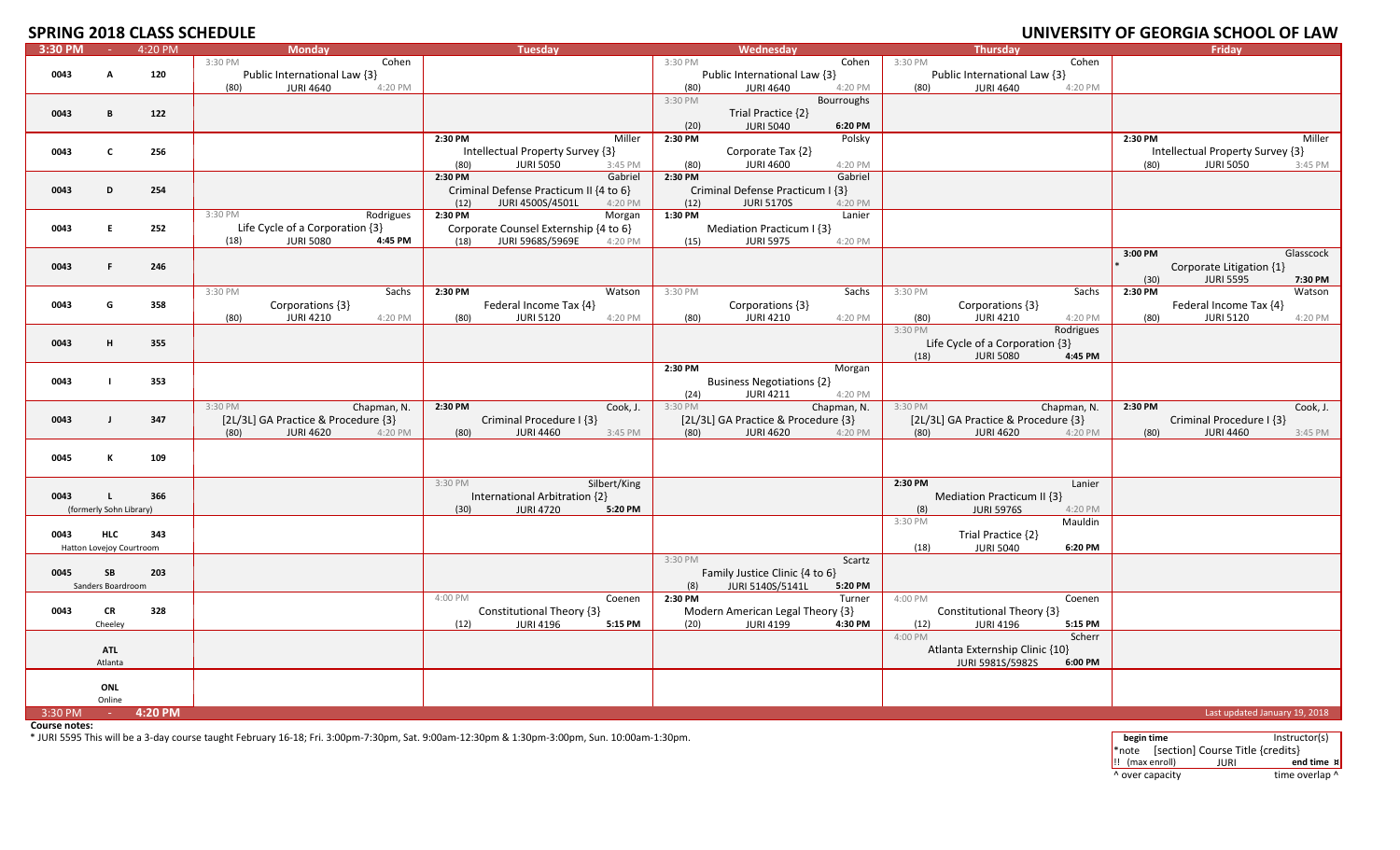**SPRING 2018 CLASS SCHEDLILE** 

### **2018 CLASS SCHEDULE UNIVERSITY OF GEORGIA SCHOOL OF LAW**

| JI INING ZUID CLAJJ JCI ILDULL |                                        |         |                                                                                                |                                                                                                    |                                                                                            |                                                                                                | <u>UNIVERSITI UI ULURUMUA SUIIUUL UI LANI</u>                                           |
|--------------------------------|----------------------------------------|---------|------------------------------------------------------------------------------------------------|----------------------------------------------------------------------------------------------------|--------------------------------------------------------------------------------------------|------------------------------------------------------------------------------------------------|-----------------------------------------------------------------------------------------|
| 4:30 PM                        | $\sim 10^{-1}$                         | 5:20 PM | <b>Monday</b>                                                                                  | <b>Tuesday</b>                                                                                     | Wednesday                                                                                  | <b>Thursday</b>                                                                                | <b>Friday</b>                                                                           |
| 0043                           | A                                      | 120     |                                                                                                |                                                                                                    |                                                                                            |                                                                                                |                                                                                         |
| 0043                           | B                                      | 122     |                                                                                                |                                                                                                    | 3:30 PM<br>Bourroughs<br>Trial Practice {2}<br>(20)<br><b>JURI 5040</b><br>6:20 PM         |                                                                                                |                                                                                         |
| 0043                           | C                                      | 256     |                                                                                                |                                                                                                    | Schueneman<br>4:30 PM<br>International Taxation {2}<br><b>JURI 4710</b><br>6:20 PM<br>(20) |                                                                                                |                                                                                         |
| 0043                           | D                                      | 254     |                                                                                                |                                                                                                    | 4:30 PM<br>Grant<br>Public Interest Practicum {3}<br><b>JURI 5690S</b><br>6:20 PM<br>(10)  |                                                                                                |                                                                                         |
| 0043                           | E.                                     | 252     | 3:30 PM<br>Rodrigues<br>Life Cycle of a Corporation {3}<br><b>JURI 5080</b><br>(18)<br>4:45 PM | 4:30 PM<br>Cook, A.<br>Prosecution III {3 to 6}<br>JURI 5165S/5166S<br>(25)<br>6:20 PM             |                                                                                            | 4:30 PM<br>Cook, A.<br>Prosecution I {2}<br><b>JURI 5150S</b><br>(25)<br>6:20 PM               |                                                                                         |
| 0043                           | F.                                     | 246     |                                                                                                |                                                                                                    |                                                                                            |                                                                                                | 3:00 PM<br>Glasscock<br>Corporate Litigation {1}<br><b>JURI 5595</b><br>(30)<br>7:30 PM |
| 0043                           | G                                      | 358     |                                                                                                |                                                                                                    |                                                                                            |                                                                                                |                                                                                         |
| 0043                           | H                                      | 355     |                                                                                                |                                                                                                    |                                                                                            | 3:30 PM<br>Rodrigues<br>Life Cycle of a Corporation {3}<br><b>JURI 5080</b><br>(18)<br>4:45 PM |                                                                                         |
| 0043                           |                                        | 353     | Khan<br>4:30 PM<br>Public Health Law {3}<br>(40)<br><b>JURI 5622</b><br>5:45 PM                | 5:00 PM<br>Cooney<br>Sociology of Law {3}<br><b>JURI 4820</b><br>(35)<br>7:50 PM                   | 4:30 PM<br>Khan<br>Public Health Law {3}<br>(40)<br><b>JURI 5622</b><br>5:45 PM            | 4:30 PM<br>Mapen<br>Pre-Trial Civil Litigation {2}<br><b>JURI 5453</b><br>6:20 PM<br>(20)      |                                                                                         |
| 0043                           | $\mathbf{I}$                           | 347     |                                                                                                | 4:30 PM<br>Cook, J.<br>Evidence {3}<br>(80)<br><b>JURI 4250</b><br>5:45 PM                         |                                                                                            |                                                                                                | 4:30 PM<br>Cook, J.<br>Evidence {3}<br><b>JURI 4250</b><br>(80)<br>5:45 PM              |
| 0045                           | K                                      | 109     |                                                                                                |                                                                                                    |                                                                                            |                                                                                                |                                                                                         |
| 0043                           | τ.<br>(formerly Sohn Library)          | 366     |                                                                                                | 3:30 PM<br>Silbert/King<br>International Arbitration {2}<br>(30)<br><b>JURI 4720</b><br>5:20 PM    | 4:30 PM<br>Cahill<br>Georgia Legal Research {1}<br><b>JURI 4089</b><br>6:20 PM<br>(20)     |                                                                                                |                                                                                         |
| 0043                           | <b>HLC</b><br>Hatton Lovejoy Courtroom | 343     |                                                                                                |                                                                                                    |                                                                                            | 3:30 PM<br>Mauldin<br>Trial Practice {2}<br>(18)<br><b>JURI 5040</b><br>6:20 PM                |                                                                                         |
| 0045                           | SB<br>Sanders Boardroom                | 203     |                                                                                                |                                                                                                    | 3:30 PM<br>Scartz<br>Family Justice Clinic {4 to 6}<br>JURI 5140S/5141L<br>(8)<br>5:20 PM  |                                                                                                |                                                                                         |
| 0043                           | CR<br>Cheeley                          | 328     |                                                                                                | Coenen<br>4:00 PM<br>Constitutional Theory {3}<br><b>JURI 4196</b><br>(12)<br>5:15 PM              |                                                                                            | 4:00 PM<br>Coenen<br>Constitutional Theory {3}<br><b>JURI 4196</b><br>(12)<br>5:15 PM          |                                                                                         |
|                                | <b>ATL</b><br>Atlanta                  |         |                                                                                                |                                                                                                    |                                                                                            | 4:00 PM<br>Scherr<br>Atlanta Externship Clinic {10}<br>JURI 5981S/5982S<br>6:00 PM             |                                                                                         |
|                                | ONL<br>Online                          |         |                                                                                                | 4:30 PM<br>Tracy<br>Drafting for Startups&New Ventures {2}<br>(20)<br><b>JURI 5456E</b><br>6:20 PM |                                                                                            |                                                                                                |                                                                                         |
| 4:30 PM                        | <b>Contract</b>                        | 5:20 PM |                                                                                                |                                                                                                    |                                                                                            |                                                                                                | Last updated January 19, 2018                                                           |

**Course notes:**

\* JURI 4089 Course will meet every Wednesday for the first seven weeks of the semester **begin time** Instructor(s)

\* JURI 5595 This will be <sup>a</sup> 3‐day course taught February 16‐18; Fri. 3:00pm‐7:30pm, Sat. 9:00am‐12:30pm & 1:30pm‐3:00pm, Sun. 10:00am‐1:30pm. \*note [section] Course Title {credits}

!! (max enroll) JURI **end time ¤** ^ over capacity dime overlap ^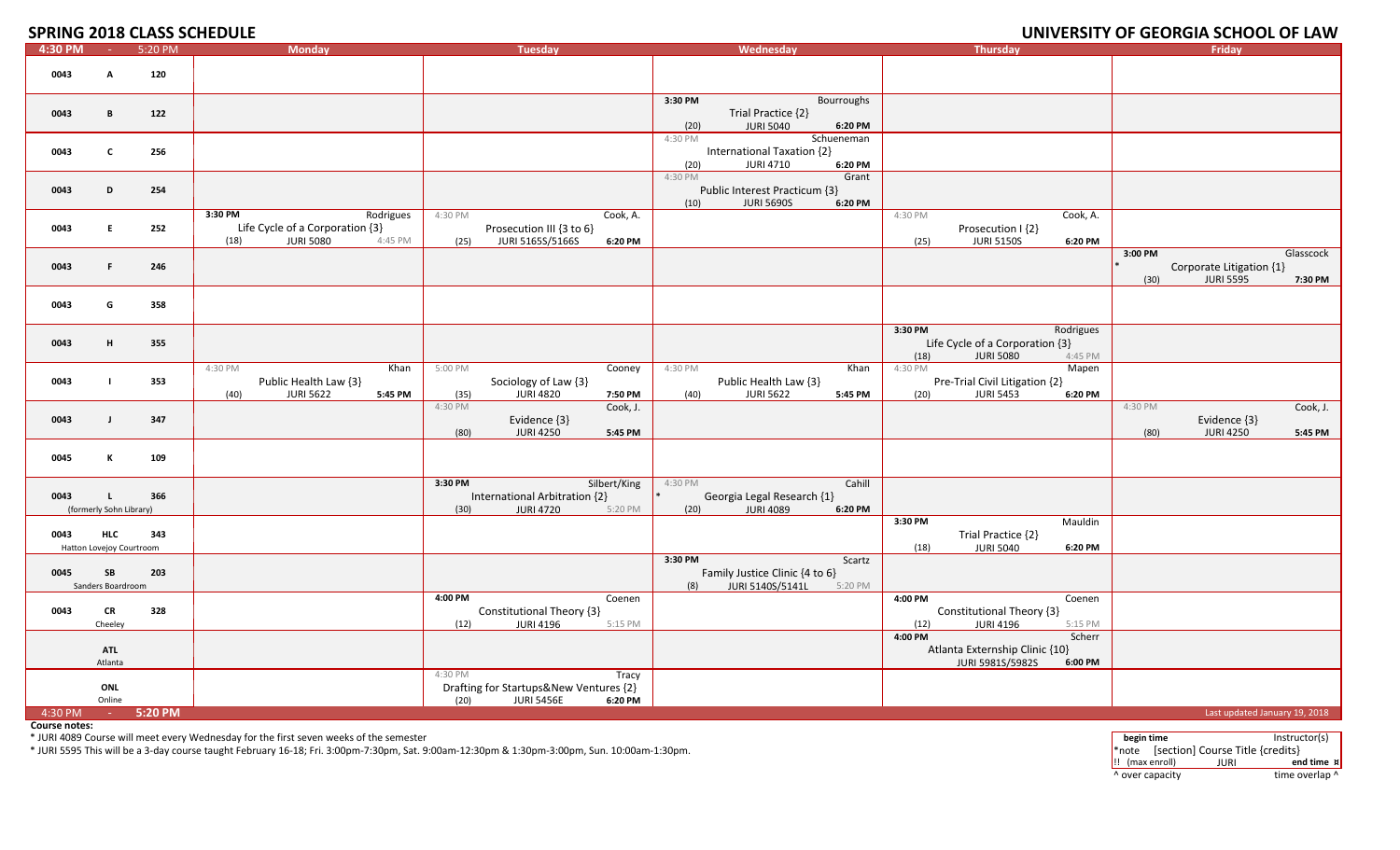**SPRING 2018 CLASS SCHEDULE** 

## **2018 CLASS SCHEDULE UNIVERSITY OF GEORGIA SCHOOL OF LAW**

| .       |                          | 6:20 PM |         |                              |         |         |                                        |          |         |                                |                  |         |                                |                    |         | Friday                        |           |
|---------|--------------------------|---------|---------|------------------------------|---------|---------|----------------------------------------|----------|---------|--------------------------------|------------------|---------|--------------------------------|--------------------|---------|-------------------------------|-----------|
| 5:30 PM | <b>Contact Contact</b>   |         |         | <b>Monday</b>                |         |         | <b>Tuesday</b>                         |          |         | Wednesday                      |                  |         | Thursday                       |                    |         |                               |           |
|         |                          |         |         |                              |         |         |                                        |          |         |                                |                  |         |                                |                    |         |                               |           |
| 0043    | A                        | 120     |         |                              |         |         |                                        |          |         |                                |                  |         |                                |                    |         |                               |           |
|         |                          |         |         |                              |         |         |                                        |          |         |                                |                  |         |                                |                    |         |                               |           |
|         |                          |         |         |                              |         |         |                                        |          | 3:30 PM |                                | Bourroughs       |         |                                |                    |         |                               |           |
| 0043    | B                        | 122     |         |                              |         |         |                                        |          |         | Trial Practice {2}             |                  |         |                                |                    |         |                               |           |
|         |                          |         |         |                              |         |         |                                        |          | (20)    | <b>JURI 5040</b>               | 6:20 PM          |         |                                |                    |         |                               |           |
|         |                          |         |         |                              |         |         |                                        |          | 4:30 PM |                                | Schueneman       |         |                                |                    |         |                               |           |
|         |                          |         |         |                              |         |         |                                        |          |         |                                |                  |         |                                |                    |         |                               |           |
| 0043    | C                        | 256     |         |                              |         |         |                                        |          |         | International Taxation {2}     |                  |         |                                |                    |         |                               |           |
|         |                          |         |         |                              |         |         |                                        |          | (20)    | <b>JURI 4710</b>               | 6:20 PM          |         |                                |                    |         |                               |           |
|         |                          |         | 5:30 PM |                              | Scherr  |         |                                        |          | 4:30 PM |                                | Grant            |         |                                |                    |         |                               |           |
| 0043    | D                        | 254     |         | Civil Externship II {2 to 6} |         |         |                                        |          |         | Public Interest Practicum {3}  |                  |         |                                |                    |         |                               |           |
|         |                          |         | (15)    | JURI 5963S/5964S             | 7:20 PM |         |                                        |          | (10)    | <b>JURI 5690S</b>              | 6:20 PM          |         |                                |                    |         |                               |           |
|         |                          |         |         |                              |         | 4:30 PM |                                        | Cook, A. | 5:30 PM |                                | Scherr           | 4:30 PM |                                | Cook, A.           |         |                               |           |
| 0043    | E.                       | 252     |         |                              |         |         | Prosecution III {3 to 6}               |          |         | Civil Externship I {2 to 6}    |                  |         | Prosecution I {2}              |                    |         |                               |           |
|         |                          |         |         |                              |         |         |                                        |          |         |                                |                  |         |                                |                    |         |                               |           |
|         |                          |         |         |                              |         | (25)    | JURI 5165S/5166S                       | 6:20 PM  | (35)    | JURI 5970S/5971L               | 7:20 PM          | (25)    | <b>JURI 5150S</b>              | 6:20 PM            |         |                               |           |
|         |                          |         |         |                              |         |         |                                        |          | 6:00 PM |                                | Cook, J.V./Booth |         |                                |                    | 3:00 PM |                               | Glasscock |
| 0043    | F.                       | 246     |         |                              |         |         |                                        |          |         | Medical Malpractice {1}        |                  |         |                                |                    |         | Corporate Litigation {1}      |           |
|         |                          |         |         |                              |         |         |                                        |          | (50)    | <b>JURI 5590</b>               | 7:50 PM          |         |                                |                    | (30)    | <b>JURI 5595</b>              | 7:30 PM   |
|         |                          |         |         |                              |         |         |                                        |          |         |                                |                  |         |                                |                    |         |                               |           |
| 0043    | G                        | 358     |         |                              |         |         |                                        |          |         |                                |                  |         |                                |                    |         |                               |           |
|         |                          |         |         |                              |         |         |                                        |          |         |                                |                  |         |                                |                    |         |                               |           |
|         |                          |         |         |                              |         |         |                                        |          |         |                                |                  |         |                                |                    |         |                               |           |
|         |                          |         |         |                              |         |         |                                        |          |         |                                |                  |         |                                |                    |         |                               |           |
| 0043    | н                        | 355     |         |                              |         |         |                                        |          |         |                                |                  |         |                                |                    |         |                               |           |
|         |                          |         |         |                              |         |         |                                        |          |         |                                |                  |         |                                |                    |         |                               |           |
|         |                          |         | 4:30 PM |                              | Khan    | 5:00 PM |                                        | Cooney   | 6:00 PM |                                | Samuel           | 4:30 PM |                                | Mapen              |         |                               |           |
| 0043    |                          | 353     |         | Public Health Law {3}        |         |         | Sociology of Law {3}                   |          |         | <b>Business Crimes {2}</b>     |                  |         | Pre-Trial Civil Litigation {2} |                    |         |                               |           |
|         |                          |         | (40)    | <b>JURI 5622</b>             | 5:45 PM | (35)    | <b>JURI 4820</b>                       | 7:50 PM  | (30)    | <b>JURI 5660</b>               | 7:50 PM ¤        | (20)    | <b>JURI 5453</b>               | 6:20 PM            |         |                               |           |
|         |                          |         |         |                              |         | 4:30 PM |                                        | Cook, J. |         |                                |                  |         |                                |                    | 4:30 PM |                               | Cook, J.  |
|         |                          |         |         |                              |         |         |                                        |          |         |                                |                  |         |                                |                    |         |                               |           |
| 0043    | - 1                      | 347     |         |                              |         |         | Evidence {3}                           |          |         |                                |                  |         |                                |                    |         | Evidence {3}                  |           |
|         |                          |         |         |                              |         | (80)    | <b>JURI 4250</b>                       | 5:45 PM  |         |                                |                  |         |                                |                    | (80)    | <b>JURI 4250</b>              | 5:45 PM   |
|         |                          |         |         |                              |         |         |                                        |          |         |                                |                  |         |                                |                    |         |                               |           |
| 0045    |                          | 109     |         |                              |         |         |                                        |          |         |                                |                  |         |                                |                    |         |                               |           |
|         |                          |         |         |                              |         |         |                                        |          |         |                                |                  |         |                                |                    |         |                               |           |
|         |                          |         |         |                              |         |         |                                        |          | 4:30 PM |                                | Cahill           |         |                                |                    |         |                               |           |
| 0043    |                          | 366     |         |                              |         |         |                                        |          |         | Georgia Legal Research {1}     |                  |         |                                |                    |         |                               |           |
|         |                          |         |         |                              |         |         |                                        |          |         |                                |                  |         |                                |                    |         |                               |           |
|         | (formerly Sohn Library)  |         |         |                              |         |         |                                        |          | (20)    | <b>JURI 4089</b>               | 6:20 PM          |         |                                |                    |         |                               |           |
|         |                          |         |         |                              |         |         |                                        |          |         |                                |                  | 3:30 PM |                                | Mauldin            |         |                               |           |
| 0043    | <b>HLC</b>               | 343     |         |                              |         |         |                                        |          |         |                                |                  |         | Trial Practice {2}             |                    |         |                               |           |
|         | Hatton Lovejoy Courtroom |         |         |                              |         |         |                                        |          |         |                                |                  | (18)    | <b>JURI 5040</b>               | 6:20 PM            |         |                               |           |
|         |                          |         |         |                              |         |         |                                        |          |         |                                |                  |         |                                |                    |         |                               |           |
| 0045    | SB                       | 203     |         |                              |         |         |                                        |          |         |                                |                  |         |                                |                    |         |                               |           |
|         | Sanders Boardroom        |         |         |                              |         |         |                                        |          |         |                                |                  |         |                                |                    |         |                               |           |
|         |                          |         |         |                              |         |         |                                        |          |         |                                |                  |         |                                |                    |         |                               |           |
|         |                          |         |         |                              |         |         |                                        |          |         |                                |                  |         |                                |                    |         |                               |           |
| 0043    | <b>CR</b>                | 328     |         |                              |         |         |                                        |          |         |                                |                  |         |                                |                    |         |                               |           |
|         | Cheeley                  |         |         |                              |         |         |                                        |          |         |                                |                  |         |                                |                    |         |                               |           |
|         |                          |         | 5:30 PM |                              | Levin   |         |                                        |          | 6:00 PM |                                | Ajanaku          | 4:00 PM |                                | Morgan + Scherr    |         |                               |           |
|         | <b>ATL</b>               |         |         | Education Law {3}            |         |         |                                        |          |         | Pre-Trial Civil Litigation {2} |                  |         | Atlanta Externship Clinic {10} |                    |         |                               |           |
|         | Atlanta                  |         | (25)    | <b>JURI 5781</b>             | 8:00 PM |         |                                        |          | (25)    | <b>JURI 5453</b>               | 7:50 PM          |         | JURI 5981S/5982S               | $6:00$ PM $\bm{x}$ |         |                               |           |
|         |                          |         |         |                              |         | 4:30 PM |                                        | Tracy    |         |                                |                  |         |                                |                    |         |                               |           |
|         | ONL                      |         |         |                              |         |         | Drafting for Startups&New Ventures {2} |          |         |                                |                  |         |                                |                    |         |                               |           |
|         | Online                   |         |         |                              |         | (20)    | <b>JURI 5456E</b>                      | 6:20 PM  |         |                                |                  |         |                                |                    |         |                               |           |
|         |                          |         |         |                              |         |         |                                        |          |         |                                |                  |         |                                |                    |         |                               |           |
| 5:30 PM | $\sim 100$               | 6:20 PM |         |                              |         |         |                                        |          |         |                                |                  |         |                                |                    |         | Last updated January 19, 2018 |           |

**Course notes:**

\* JURI 5590 Course will meet on the following dates: February 14, 21, 28; March 7, 21, 28; April 4; final exam: April <sup>11</sup>

\* JURI 4089 Course will meet every Wednesday for the first seven weeks of the semester

\* JURI 5595 This will be <sup>a</sup> <sup>3</sup>‐day course taught February <sup>16</sup>‐18; Fri. 3:00pm‐7:30pm, Sat. 9:00am‐12:30pm & 1:30pm‐3:00pm, Sun. 10:00am‐1:30pm. !! (max enroll) JURI **end time ¤**

**begin time** Instructor(s) \*note [section] Course Title {credits} ^ over capacity dime overlap ^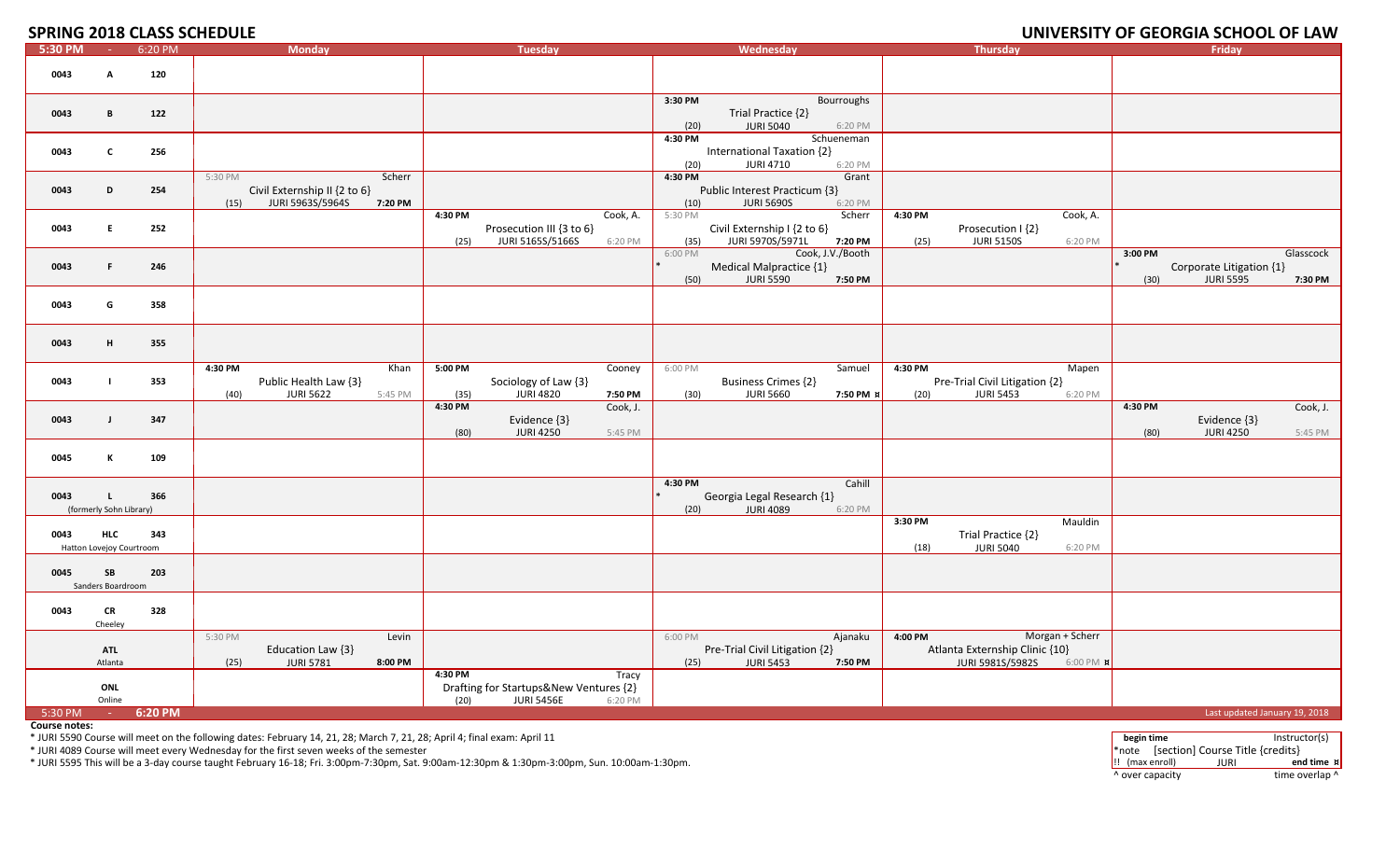**SPRING 2018 CLASS SCHEDULE** 

## **2018 CLASS SCHEDULE UNIVERSITY OF GEORGIA SCHOOL OF LAW**

| 6:30 PM           | <b>Contract</b>                         | 7:20 PM | <b>Monday</b>                                                                         | <b>Tuesday</b>                                                                   | Wednesday                                                                                       | Thursday                                                                                              | Friday                                                                                  |
|-------------------|-----------------------------------------|---------|---------------------------------------------------------------------------------------|----------------------------------------------------------------------------------|-------------------------------------------------------------------------------------------------|-------------------------------------------------------------------------------------------------------|-----------------------------------------------------------------------------------------|
| 0043              | A                                       | 120     |                                                                                       |                                                                                  |                                                                                                 |                                                                                                       |                                                                                         |
| 0043              | B                                       | 122     |                                                                                       |                                                                                  |                                                                                                 |                                                                                                       |                                                                                         |
| 0043              | $\mathbf{c}$                            | 256     |                                                                                       |                                                                                  |                                                                                                 |                                                                                                       |                                                                                         |
| 0043              | D                                       | 254     | 5:30 PM<br>Scherr<br>Civil Externship II {2 to 6}<br>(15) JURI 5963S/5964S<br>7:20 PM |                                                                                  |                                                                                                 |                                                                                                       |                                                                                         |
| 0043              | E.                                      | 252     |                                                                                       |                                                                                  | 5:30 PM<br>Scherr<br>Civil Externship I {2 to 6}<br>JURI 5970S/5971L<br>(35)<br>7:20 PM         |                                                                                                       |                                                                                         |
| 0043              | F.                                      | 246     |                                                                                       |                                                                                  | Cook, J.V./Booth<br>$6:00$ PM<br>Medical Malpractice {1}<br><b>JURI 5590</b><br>(50)<br>7:50 PM |                                                                                                       | 3:00 PM<br>Glasscock<br>Corporate Litigation {1}<br><b>JURI 5595</b><br>(30)<br>7:30 PM |
| 0043              | G                                       | 358     |                                                                                       |                                                                                  |                                                                                                 |                                                                                                       |                                                                                         |
| 0043              | H                                       | 355     |                                                                                       |                                                                                  |                                                                                                 |                                                                                                       |                                                                                         |
| 0043              |                                         | 353     |                                                                                       | 5:00 PM<br>Cooney<br>Sociology of Law {3}<br><b>JURI 4820</b><br>(35)<br>7:50 PM | 6:00 PM<br>Samuel<br><b>Business Crimes {2}</b><br><b>JURI 5660</b><br>(30)<br>7:50 PM          |                                                                                                       |                                                                                         |
| 0043              | - 1                                     | 347     |                                                                                       |                                                                                  |                                                                                                 |                                                                                                       |                                                                                         |
| 0045              | K                                       | 109     |                                                                                       |                                                                                  |                                                                                                 |                                                                                                       |                                                                                         |
| 0043              | $\mathbf{L}$<br>(formerly Sohn Library) | 366     |                                                                                       |                                                                                  |                                                                                                 |                                                                                                       |                                                                                         |
| 0043              | <b>HLC</b><br>Hatton Lovejoy Courtroom  | 343     |                                                                                       |                                                                                  |                                                                                                 |                                                                                                       |                                                                                         |
| 0045              | SB<br>Sanders Boardroom                 | 203     |                                                                                       |                                                                                  |                                                                                                 |                                                                                                       |                                                                                         |
| 0043              | <b>CR</b><br>Cheeley                    | 328     |                                                                                       |                                                                                  |                                                                                                 |                                                                                                       |                                                                                         |
|                   | <b>ATL</b><br>Atlanta                   |         | 5:30 PM<br>Levin<br>Education Law {3}<br><b>JURI 5781</b><br>8:00 PM<br>(25)          |                                                                                  | $6:00$ PM<br>Ajanaku<br>Pre-Trial Civil Litigation {2}<br><b>JURI 5453</b><br>7:50 PM<br>(25)   | $6:00$ PM<br>Morgan + Scherr<br>Atlanta Externship Clinic {10}<br>JURI 5981S/5982S<br>8:00 PM<br>(25) |                                                                                         |
|                   | ONL<br>Online                           |         |                                                                                       | Scherr<br>6:30 PM<br>Evidence {3}<br><b>JURI 4250E</b><br>(60)<br>7:45 PM        |                                                                                                 |                                                                                                       |                                                                                         |
| 6:30 PM - 7:20 PM |                                         |         |                                                                                       |                                                                                  |                                                                                                 |                                                                                                       | Last updated January 19, 2018                                                           |

**Course notes:**

\* JURI 5590 Course will meet on the following dates: February 14, 21, 28; March 7, 21, 28; April 4; final exam: April 11

\* JURI 4250E <sup>+</sup> <sup>75</sup> min/wk async

\* JURI 5595 This will be <sup>a</sup> <sup>3</sup>‐day course taught February <sup>16</sup>‐18; Fri. 3:00pm‐7:30pm, Sat. 9:00am‐12:30pm & 1:30pm‐3:00pm, Sun. 10:00am‐1:30pm. !! (max enroll) JURI **end time ¤**

**begin time** Instructor(s) \*note [section] Course Title {credits} ^ over capacity dime overlap ^